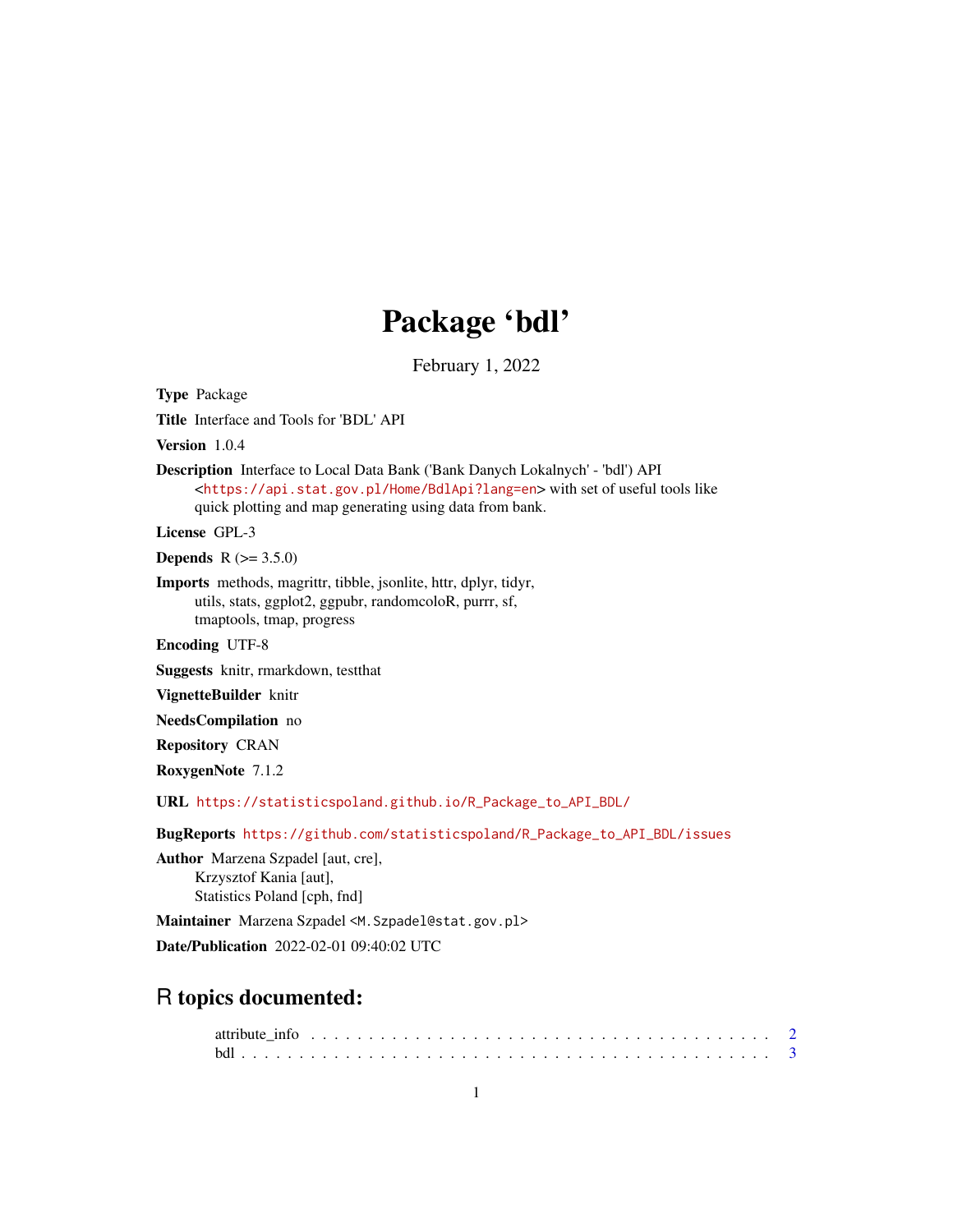<span id="page-1-0"></span>

|                                                                                                              | $\overline{4}$ |
|--------------------------------------------------------------------------------------------------------------|----------------|
|                                                                                                              | 5              |
|                                                                                                              | 6              |
|                                                                                                              | 7              |
| $get\_data_by\_unit\_locality \dots \dots \dots \dots \dots \dots \dots \dots \dots \dots \dots \dots \dots$ | 8              |
|                                                                                                              | 9              |
|                                                                                                              | 10             |
|                                                                                                              | 11             |
|                                                                                                              | 12             |
|                                                                                                              | 13             |
|                                                                                                              | 14             |
|                                                                                                              | 15             |
|                                                                                                              | 16             |
|                                                                                                              | 17             |
|                                                                                                              | 18             |
|                                                                                                              | 19             |
|                                                                                                              | 20             |
|                                                                                                              | 21             |
|                                                                                                              | 22             |
|                                                                                                              | 23             |
|                                                                                                              | 24             |
|                                                                                                              | 25             |
|                                                                                                              | 25             |
|                                                                                                              | 26             |
|                                                                                                              | 27             |
|                                                                                                              | 27             |
|                                                                                                              |                |
|                                                                                                              |                |

#### **Index** [29](#page-28-0)

attribute\_info *Information about attribute*

### Description

Retrieve information about attribute.

### Usage

 $attribute_info(attrId, lang = c("pl", "en"), ...)$ 

| attrId                  | A single attribute id. Use get_attributes to find more info.                   |
|-------------------------|--------------------------------------------------------------------------------|
| lang                    | A language of returned data, "pl" (default), "en"                              |
| $\cdot$ $\cdot$ $\cdot$ | Other arguments passed on to GET. For example a proxy parameters, see details. |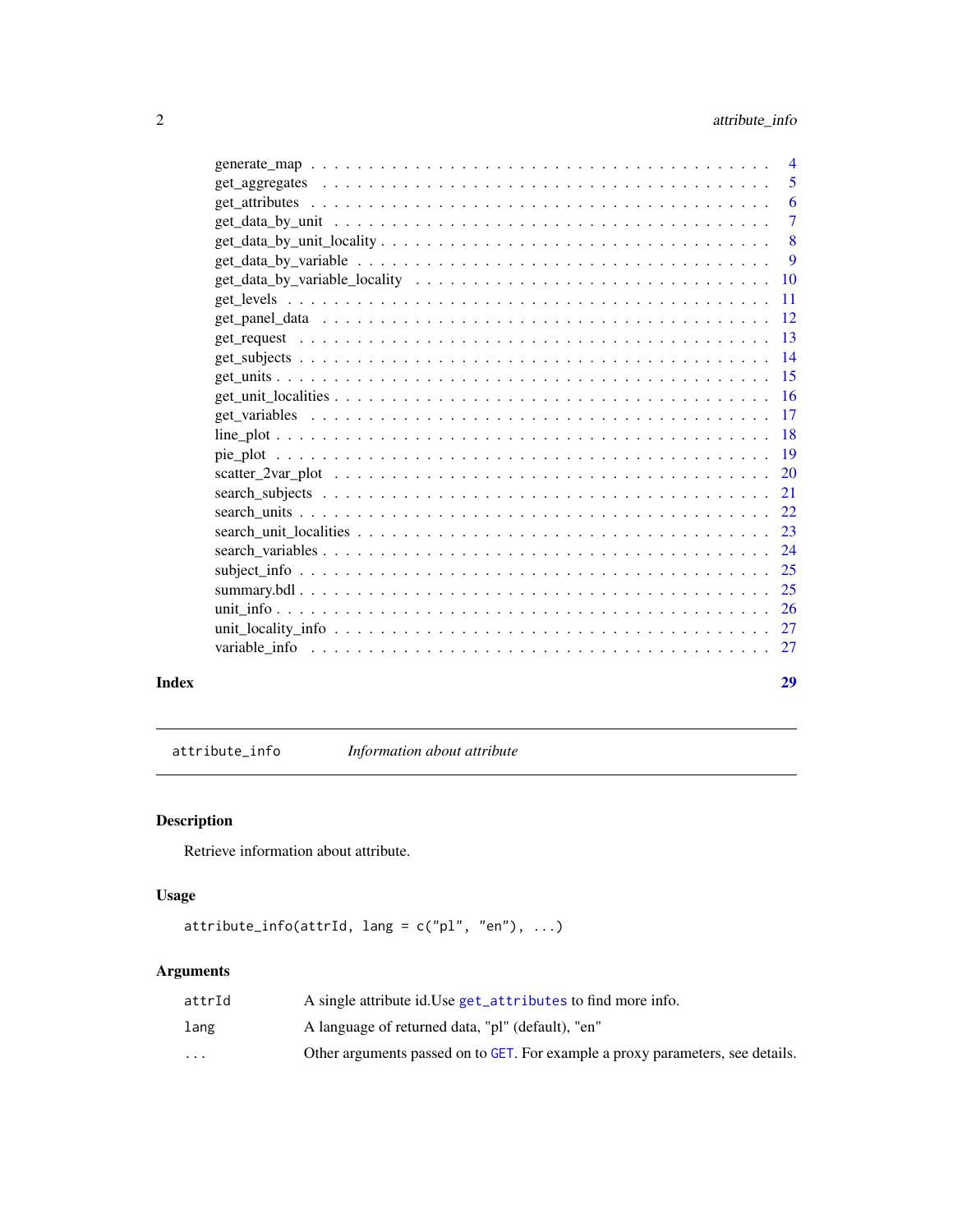### <span id="page-2-0"></span>Details

To use a proxy to connect, a [use\\_proxy](#page-0-0) can be passed to [GET](#page-0-0). For example get\_request(id,filters,config = httr::use\_proxy(url,port,username,password)).

### Value

A named list.

#### Examples

# attribute\_info("1")

bdl *bdl: Interface and Tools for 'BDL' API*

#### Description

Interface to Local Data Bank ('Bank Danych Lokalnych' - 'bdl') API <https://api.stat.gov.pl/Home/BdlApi?lang=en> with set of useful tools like quick plotting and map generating using data from bank.

#### Package options

'bdl.api\_private\_key' String with BDL API key which you can get at [https://api.stat.gov.](https://api.stat.gov.pl/Home/BdlApi?lang=en) [pl/Home/BdlApi?lang=en](https://api.stat.gov.pl/Home/BdlApi?lang=en) Example: options(bdl.api\_private\_key = "11111111-2222-3333-4444-555555555555")

#### Author(s)

Maintainer: Marzena Szpadel <M. Szpadel@stat.gov.pl>

Authors:

• Krzysztof Kania

Other contributors:

• Statistics Poland [copyright holder, funder]

### See Also

Useful links:

- [https://statisticspoland.github.io/R\\_Package\\_to\\_API\\_BDL/](https://statisticspoland.github.io/R_Package_to_API_BDL/)
- Report bugs at [https://github.com/statisticspoland/R\\_Package\\_to\\_API\\_BDL/issues](https://github.com/statisticspoland/R_Package_to_API_BDL/issues)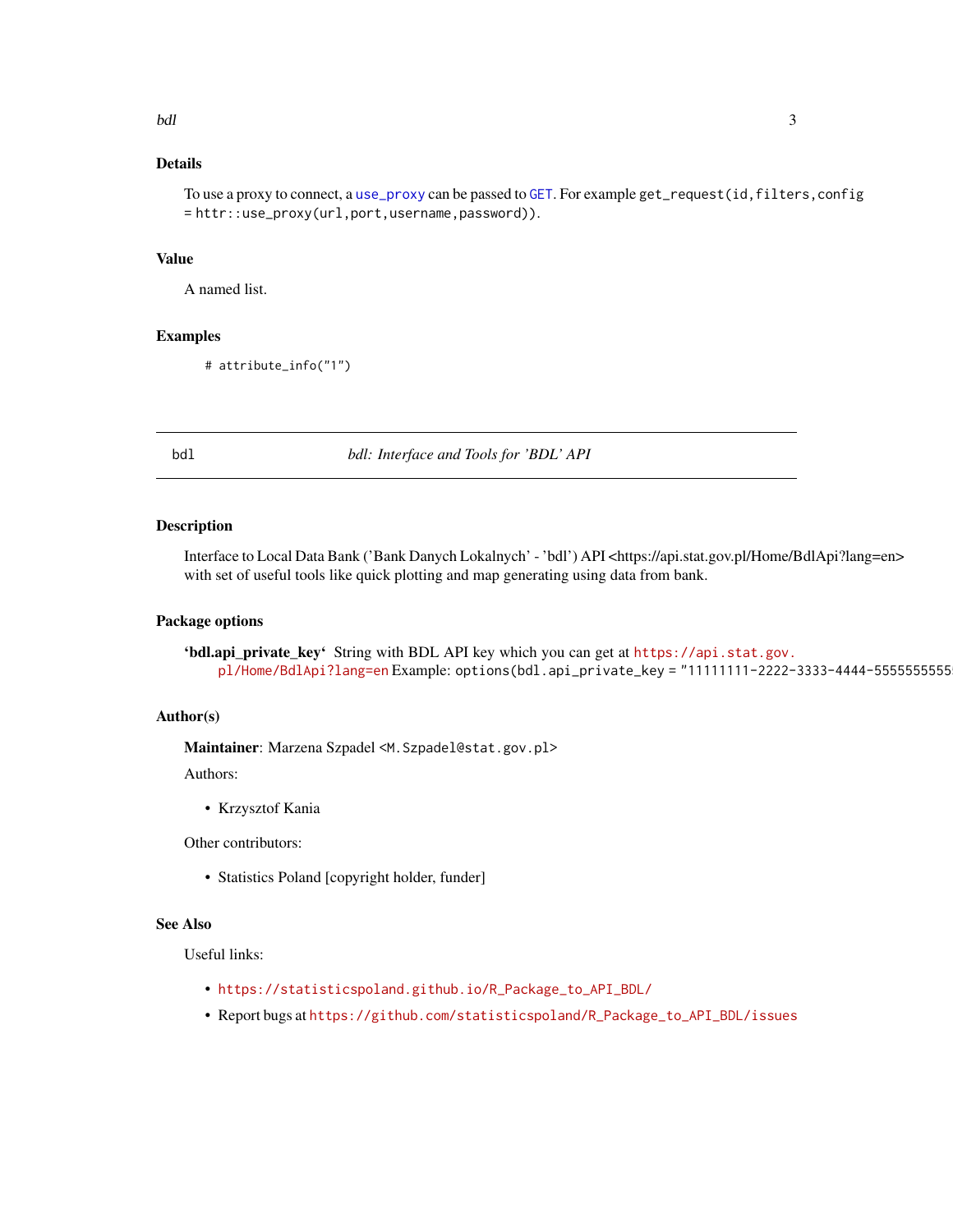<span id="page-3-0"></span>

Generate given NUTS level map with data from given variable

### Usage

```
generate_map(
 varId,
 year,
 unitLevel = 2,
 unitParentId = NULL,
 aggregateId = NULL,
 palette = "Blues",
 style = NULL,
 n = 10,
 names = FALSE,
 borderLevel = NULL,
 lang = c("pl", "en"),...
)
```

| varId        | A single variable Id. Use search_variables or get_variables to find vari-<br>able id code.                                                                            |
|--------------|-----------------------------------------------------------------------------------------------------------------------------------------------------------------------|
| year         | A single year from 2010-2021 range.                                                                                                                                   |
| unitLevel    | A map and data NUTS level - number from 1 to 6. Use get_levels to find<br>more info.                                                                                  |
| unitParentId | A 12 character NUTS id code of interested unit. Use search_units or get_units<br>to find unit id code.                                                                |
| aggregateId  | An aggregate id. Use get_aggregates for more info.                                                                                                                    |
| palette      | A palette name or a vector of colors. See tmaptools::palette_explorer() for the<br>named palettes. Use a "-" as prefix to reverse the palette.                        |
| style        | Method to process the color scale. Options available are "sd", "equal", "pretty",<br>"quantile", "kmeans", "hclust", "bclust", "fisher", "jenks", and "log10_pretty". |
| n            | Preferred number of classes. Default is 10.                                                                                                                           |
| names        | Logical that determines whether the unit names are shown.                                                                                                             |
| borderLevel  | Adds contours of units on specified level - number from 1 to 6. Use get_levels<br>to find more info.                                                                  |
| lang         | A language of returned data, "pl" (default), "en"                                                                                                                     |
| $\cdots$     | Other arguments passed on to GET. For example a proxy parameters, see details.                                                                                        |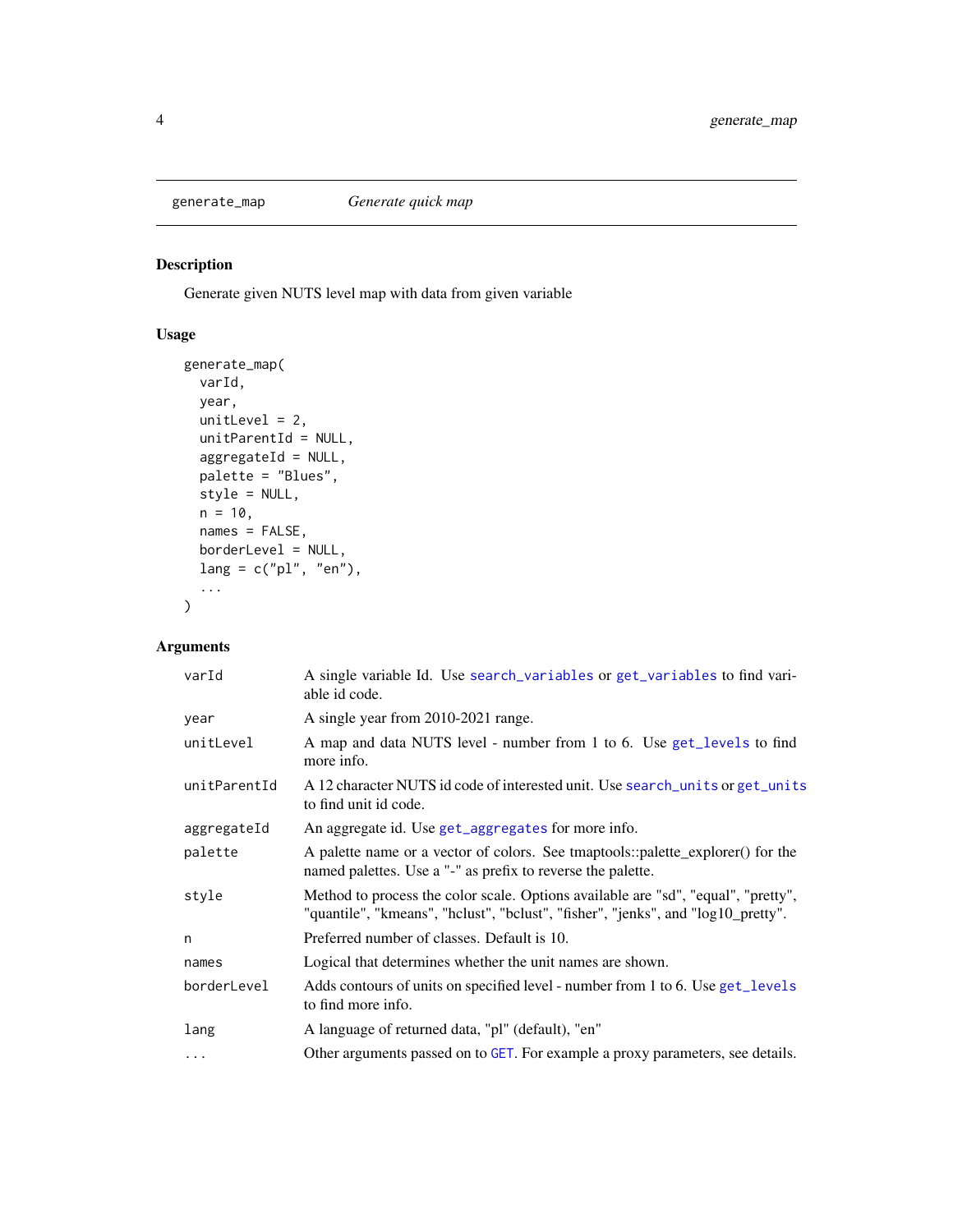### <span id="page-4-0"></span>get\_aggregates 5

### Details

Generate quickly map for given NUTS level, using BDL data. Default level is 2.

Maps available for year: 2010-2020

Provide unit parent id to narrow the map for specific regions.

Generating lower (levels 5 and 6) level maps can take some time.

This function requires external map data "bdl.maps" loaded to global environment. You can get data here: [Map download.](https://github.com/statisticspoland/R_Package_to_API_BDL/releases/tag/1.0.4) Download data and double-click to load it to environment.

To use a proxy to connect, a [use\\_proxy](#page-0-0) can be passed to [GET](#page-0-0). For example get\_request(id,filters,config = httr::use\_proxy(url,port,username,password)).

### Value

A tmap map.

### Examples

```
# generate_map(varId = "60559", year = "2017")
```
<span id="page-4-1"></span>get\_aggregates *Get all aggregates*

### Description

Retrieve all aggregates with information.

### Usage

```
get_aggregates(
  sort = c("id", "-id", "name", "-name"),
  lang = c("pl", "en"),...
)
```
#### Arguments

| sort                    | A type of sorting, "id" (default), "-id", "name", "-name"                      |
|-------------------------|--------------------------------------------------------------------------------|
| lang                    | A language of returned data, "pl" (default), "en"                              |
| $\cdot$ $\cdot$ $\cdot$ | Other arguments passed on to GET. For example a proxy parameters, see details. |

### Details

To use a proxy to connect, a [use\\_proxy](#page-0-0) can be passed to [GET](#page-0-0). For example get\_request(id,filters,config = httr::use\_proxy(url,port,username,password)).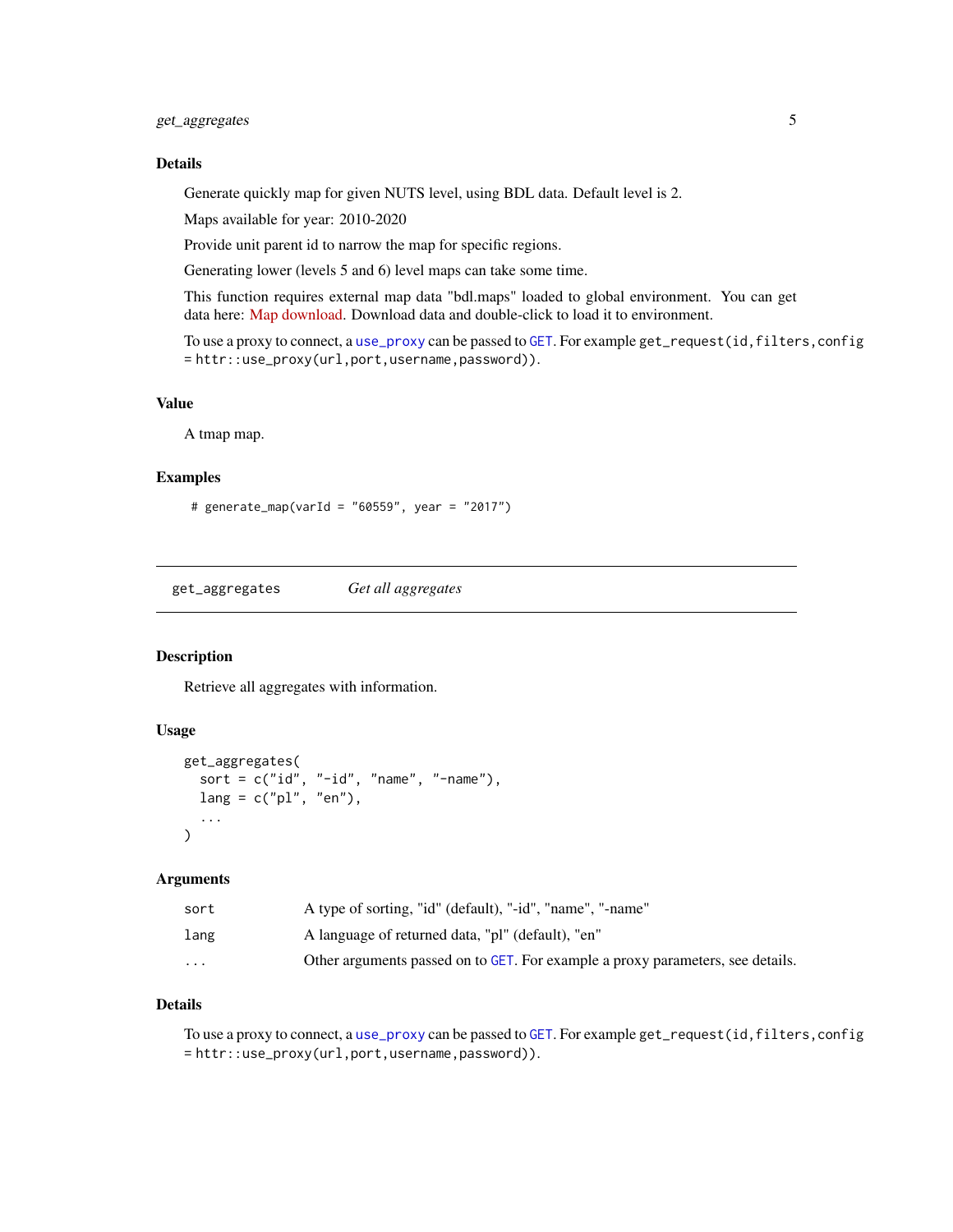### <span id="page-5-0"></span>Value

A dataset as a tibble.

### Examples

# get\_aggregates()

<span id="page-5-1"></span>get\_attributes *Get all attributes*

### Description

Retrieve all attributes with information.

### Usage

```
get_attributes(
  sort = c("id", "-id", "Display", "-Display"),
  lang = c("pl", "en"),...
\mathcal{L}
```
### Arguments

| sort                    | A type of sorting, "id" (default), "-id", "Display", "-Display"                |
|-------------------------|--------------------------------------------------------------------------------|
| lang                    | A language of returned data, "pl" (default), "en"                              |
| $\cdot$ $\cdot$ $\cdot$ | Other arguments passed on to GET. For example a proxy parameters, see details. |

### Details

To use a proxy to connect, a [use\\_proxy](#page-0-0) can be passed to [GET](#page-0-0). For example get\_request(id,filters,config = httr::use\_proxy(url,port,username,password)).

### Value

A dataset as a tibble.

### Examples

# get\_attributes()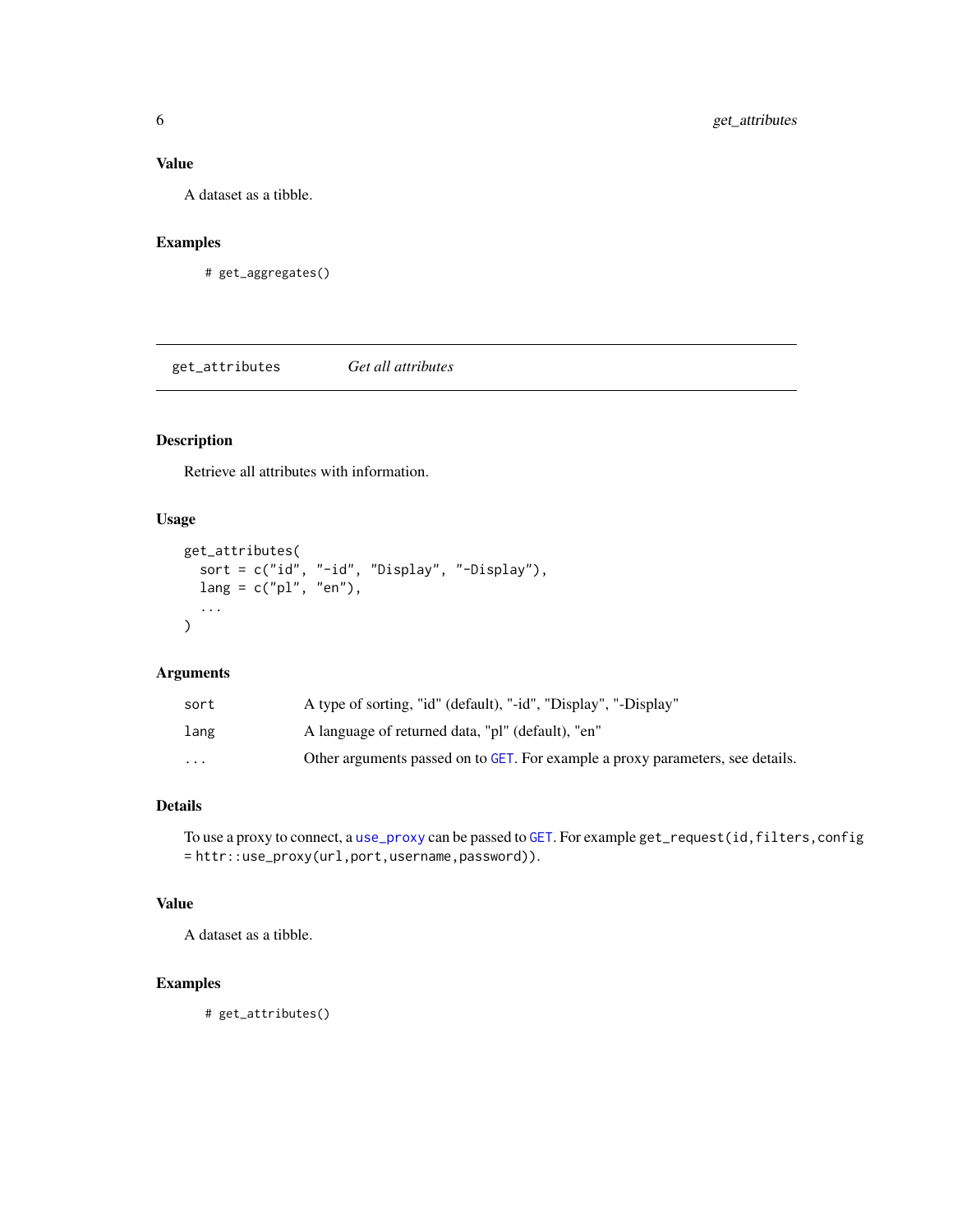<span id="page-6-0"></span>Retrieve data for given units from BDL with specified format.

### Usage

```
get_data_by_unit(
  unitId,
  varId,
  year = NULL,
  type = c("code", "label"),
  aggregateId = NULL,lang = c("pl", "en"),...
\mathcal{L}
```
### Arguments

| unitId      | A single 12 character NUTS id code or vector of multiple unit id codes. If mul-<br>tiple unit codes are used, some columns are not available. Use search_units<br>or get_units to find unit id code. |
|-------------|------------------------------------------------------------------------------------------------------------------------------------------------------------------------------------------------------|
| varId       | A vector of variable Id's. Use search_variables or get_variables to find<br>variable id code.                                                                                                        |
| year        | A vector of years. If NULL (default) returns data for all available years.                                                                                                                           |
| type        | A type of variables returned, "code" (default), "label"                                                                                                                                              |
| aggregateId | An aggregate id. Use get_aggregates for more info.                                                                                                                                                   |
| lang        | A language of returned data, "pl" (default), "en"                                                                                                                                                    |
| $\ddots$ .  | Other arguments passed on to GET. For example a proxy parameters, see details.                                                                                                                       |

### Details

Data to retrieve from [The BDL Web Services](https://bdl.stat.gov.pl) can be filtered with arguments. To get JSON data from specified directory with custom filters use [get\\_request](#page-12-1) directly.

To use a proxy to connect, a [use\\_proxy](#page-0-0) can be passed to [GET](#page-0-0). For example get\_request(id,filters,config = httr::use\_proxy(url,port,username,password)).

### Value

A dataset as a tibble.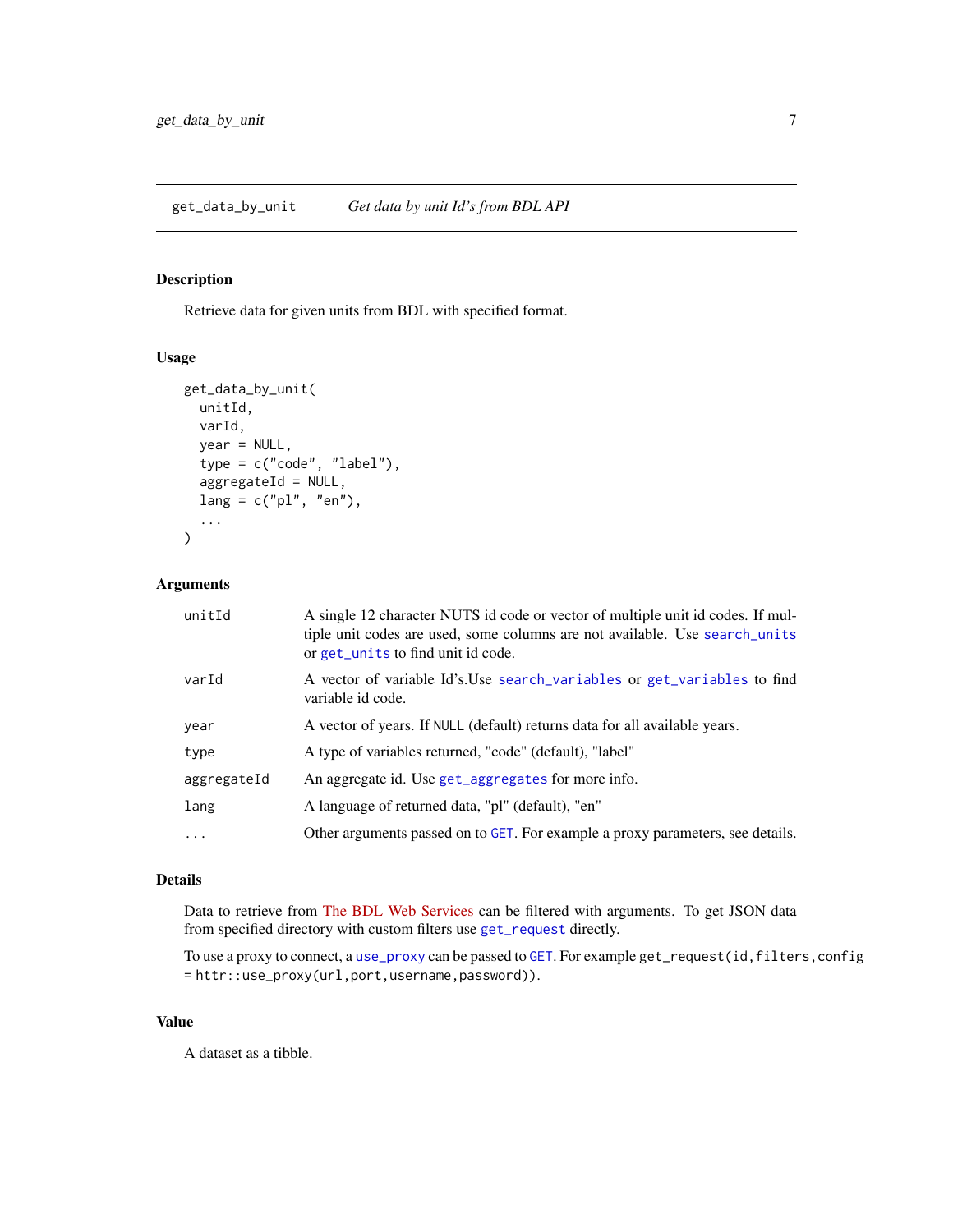### <span id="page-7-0"></span>Examples

```
# get_data_by_unit(unitId = "023200000000", varId = "3643")
# get_data_by_unit(unitId = "023200000000", varId = c("3643", "2137", "148190"),
# type = "label")
# Multi variable download
# get_data_by_unit(unitId = c("023200000000", "020800000000"),
# varId = c("3643", "2137", "148190"))
```

```
get_data_by_unit_locality
```
*Get data by unit locality Id from BDL API*

### Description

Retrieve data for a given unit localities from BDL with specified format.

### Usage

```
get_data_by_unit_locality(
 unitId,
  varId,
  year = NULL,
  type = c("code", "label"),
  lang = c("pl", "en"),
  ...
)
```
#### Arguments

| unitId   | A 12 character NUTS unit locality id with 7 characters locality individual id,<br>separated by dash or vector of multiple unit id codes. If multiple unit codes<br>are used, some columns are not available. Use search_unit_localities or<br>get_unit_localities to find unit id code. |
|----------|-----------------------------------------------------------------------------------------------------------------------------------------------------------------------------------------------------------------------------------------------------------------------------------------|
| varId    | A vector of variable Id's. Use search_variables or get_variables to find<br>variable id code.                                                                                                                                                                                           |
| year     | A vector of years. If NULL (default) returns data for all available years.                                                                                                                                                                                                              |
| type     | A type of variables returned, "code" (default), "label"                                                                                                                                                                                                                                 |
| lang     | A language of returned data, "pl" (default), "en"                                                                                                                                                                                                                                       |
| $\cdots$ | Other arguments passed on to GET. For example a proxy parameters, see details.                                                                                                                                                                                                          |

### Details

Data to retrieve from [The BDL Web Services](https://bdl.stat.gov.pl) can be filtered with arguments. To get JSON data from specified directory with custom filters use [get\\_request](#page-12-1) directly.

To use a proxy to connect, a [use\\_proxy](#page-0-0) can be passed to [GET](#page-0-0). For example get\_request(id,filters,config = httr::use\_proxy(url,port,username,password)).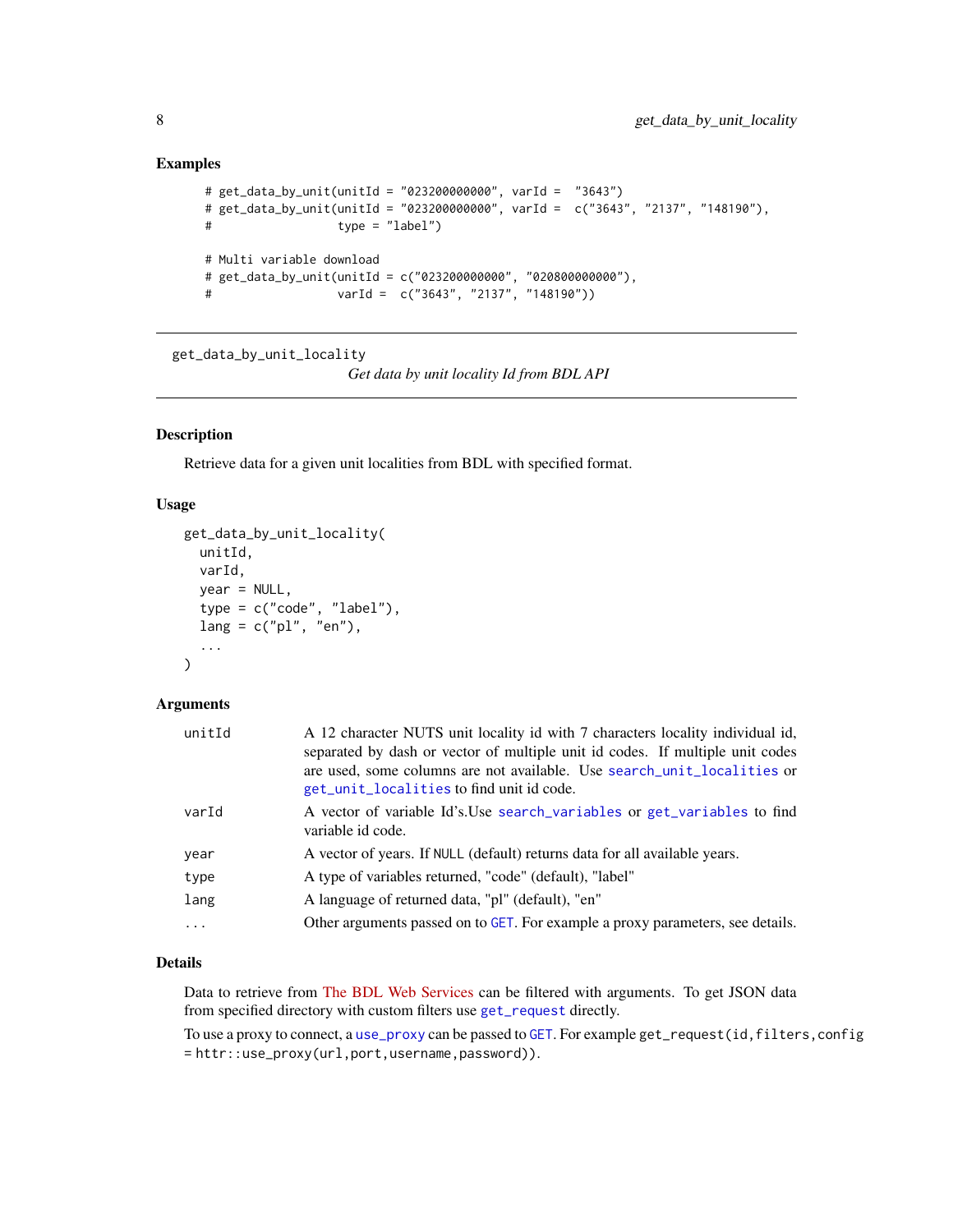### <span id="page-8-0"></span>Value

A dataset as a tibble.

### Examples

```
# get_data_by_unit_locality(unitId = "030210106062-0189782", varId = "415", type = "label")
```

```
# Multi variable download
# get_data_by_unit_locality(unitId = c("030210106062-0189782", "030210106062-0189753"),
# varId = "415")
```
get\_data\_by\_variable *Get data by variable Id from BDL API*

### Description

Retrieve data for a given variable for multiple units from BDL with specified format.

### Usage

```
get_data_by_variable(
 varId,
 unitParentId = NULL,
 unitLevel = NULL,
 year = NULL,
 aggregateId = NULL,
 lang = c("pl", "en"),...
\mathcal{L}
```

| varId        | A single variable Id or vector of multiple variable id's. If multiple id's are used,<br>some columns are not available. Use search_variables or get_variables to<br>find variable id code.   |
|--------------|----------------------------------------------------------------------------------------------------------------------------------------------------------------------------------------------|
| unitParentId | A 12 character NUTS id code of parent unit. Use search_units or get_units<br>to find unit id code. If NULL (default) and unit Level not set up, returns all<br>available units for variable. |
| unitLevel    | A number from 0 to 6, filters the returned unit by its level. If NULL (default) no<br>level filters apply. Use get_levels to find more info.                                                 |
| year         | A vector of years. If NULL (default) returns data for all available years.                                                                                                                   |
| aggregateId  | An aggregate id. Use get_aggregates for more info.                                                                                                                                           |
| lang         | A language of returned data, "pl" (default), "en"                                                                                                                                            |
| $\ddots$ .   | Other arguments passed on to GET. For example a proxy parameters, see details.                                                                                                               |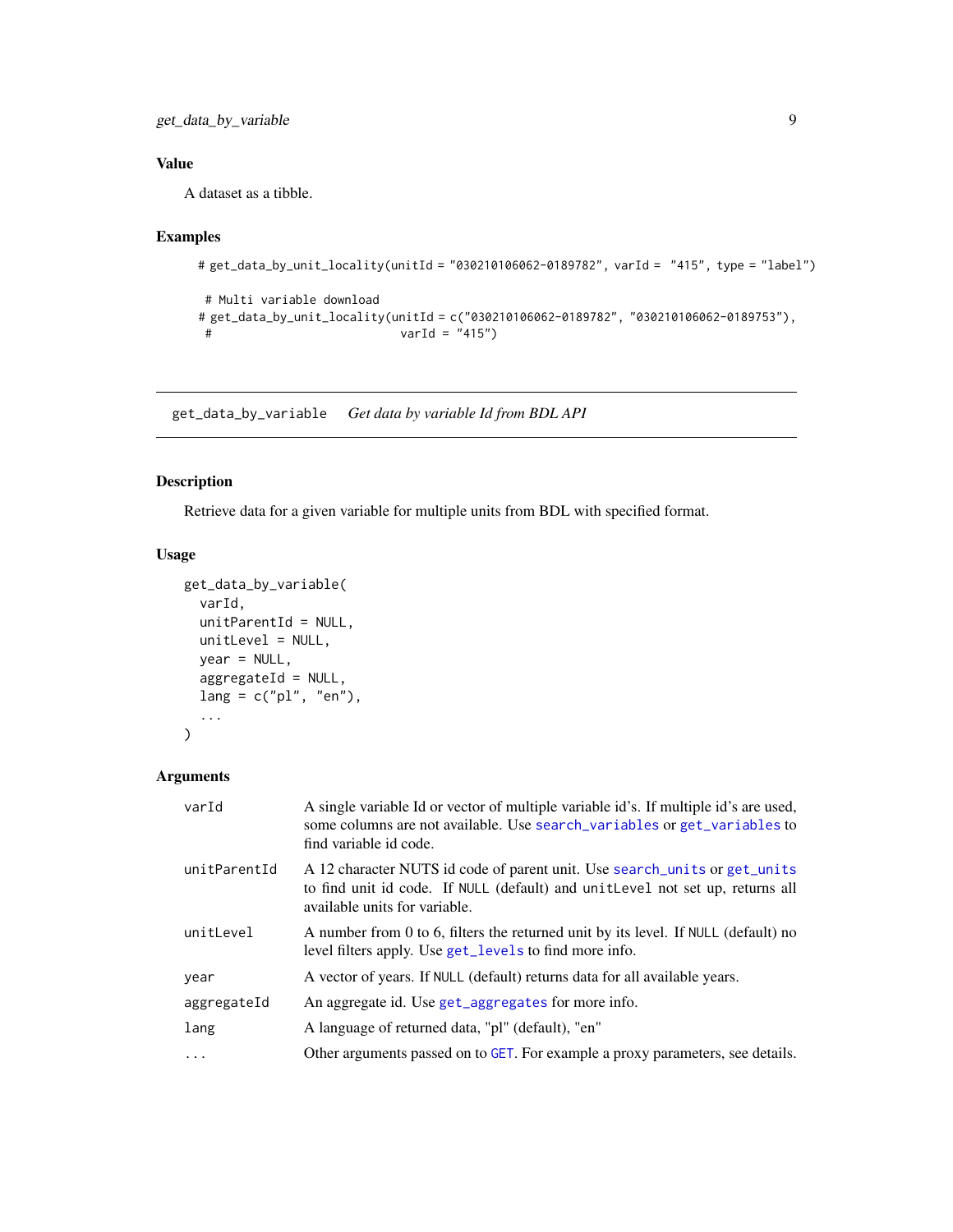### Details

Data to retrieve from [The BDL Web Services](https://bdl.stat.gov.pl) can be filtered with arguments. To get JSON data from specified directory with custom filters use [get\\_request](#page-12-1) directly.

To use a proxy to connect, a [use\\_proxy](#page-0-0) can be passed to [GET](#page-0-0). For example get\_request(id,filters,config = httr::use\_proxy(url,port,username,password)).

#### Value

A dataset as a tibble.

#### Examples

```
# get_data_by_variable(varId = "3643", unitParentId = "030200000000")
# get_data_by_variable("420", year = "2000", unitLevel = 6)
# Multi variable download
```

```
# get_data_by_variable(varId =c("415","420"), unitParentId = "030210423000")
```
get\_data\_by\_variable\_locality

*Get data by variable Id for localities from BDL API*

### Description

Retrieve data for a given variables for multiple unit localities from BDL with specified format.

### Usage

```
get_data_by_variable_locality(
  varId,
  unitParentId,
 year = NULL,
  lang = c("pl", "en"),...
\mathcal{L}
```

| varId        | A single variable id or vector of multiple variable id's. If multiple id's are used,<br>some columns are not available Use search_variables or get_variables to<br>find variable id code.          |
|--------------|----------------------------------------------------------------------------------------------------------------------------------------------------------------------------------------------------|
| unitParentId | A 12 character NUTS id code of interested unit. Use search_units or get_units<br>to find unit id code. If NULL (default) and unit Level not set up, returns all avail-<br>able units for variable. |
| year         | A vector of years. If NULL (default) returns data for all available years.                                                                                                                         |
| lang         | A language of returned data, "pl" (default), "en"                                                                                                                                                  |
| $\cdots$     | Other arguments passed on to GET. For example a proxy parameters, see details.                                                                                                                     |

<span id="page-9-0"></span>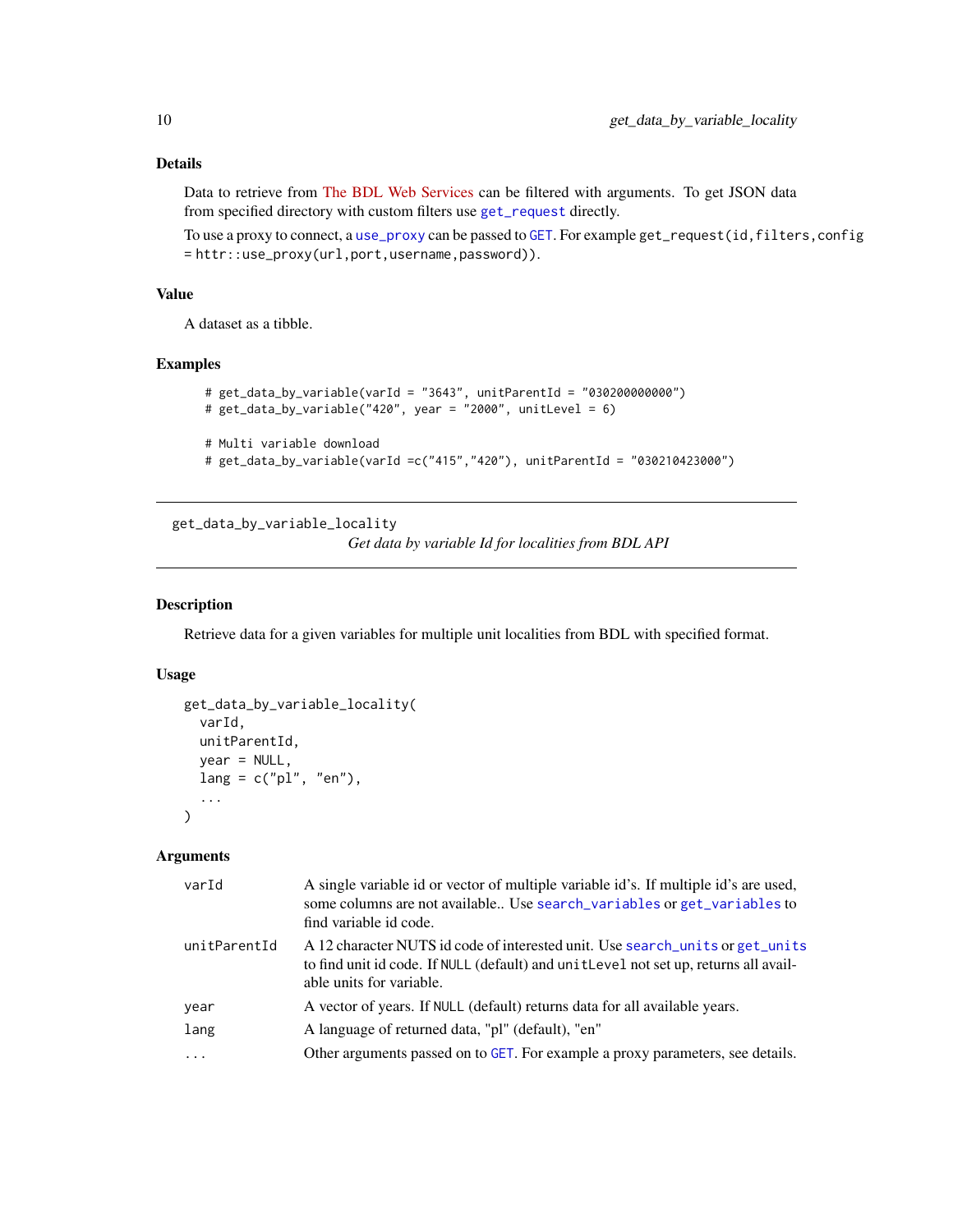#### <span id="page-10-0"></span>get\_levels the contract of the contract of the contract of the contract of the contract of the contract of the contract of the contract of the contract of the contract of the contract of the contract of the contract of the

### Details

Data to retrieve from [The BDL Web Services](https://bdl.stat.gov.pl) can be filtered with arguments. To get JSON data from specified directory with custom filters use [get\\_request](#page-12-1) directly.

To use a proxy to connect, a [use\\_proxy](#page-0-0) can be passed to [GET](#page-0-0). For example get\_request(id,filters,config = httr::use\_proxy(url,port,username,password)).

#### Value

A dataset as a tibble.

#### Examples

```
# get_data_by_variable_locality(varId = "415", unitParentId = "011212006063")
# get_data_by_variable_locality("420", year = "2008", unitParentId = "070000000000")
# Multi variable download
# get_data_by_variable_locality(varId =c("415","430"), unitParentId = "011212006063")
```
<span id="page-10-1"></span>get\_levels *Get all levels*

#### Description

Retrieve all levels with information.

#### Usage

```
get\_levels(sort = c("id", "-id", "name", "-name"), lang = c("pl", "en"), ...)
```
#### Arguments

| sort     | A type of sorting, "id" (default), "-id", "name", "-name"                      |
|----------|--------------------------------------------------------------------------------|
| lang     | A language of returned data, "pl" (default), "en"                              |
| $\cdots$ | Other arguments passed on to GET. For example a proxy parameters, see details. |

### Details

To use a proxy to connect, a [use\\_proxy](#page-0-0) can be passed to [GET](#page-0-0). For example get\_request(id,filters,config = httr::use\_proxy(url,port,username,password)).

#### Value

A dataset as a tibble.

#### Examples

# get\_levels()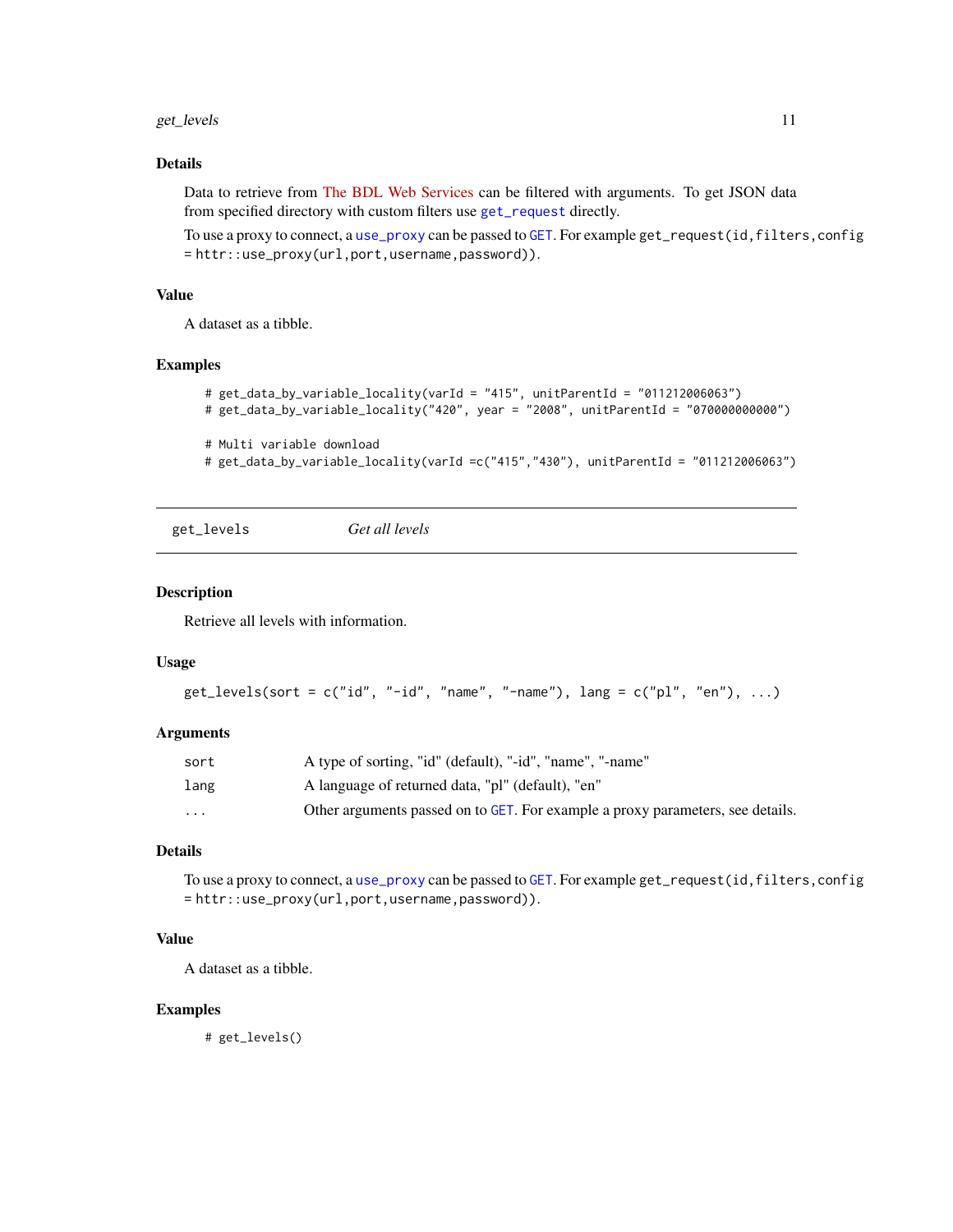<span id="page-11-0"></span>

Retrieve data for given units from BDL with specified format.

#### Usage

```
get_panel_data(unitId, varId, year = NULL, ggplot = FALSE, ...)
```
### Arguments

| unitId  | A single 12 character NUTS id code or vector of multiple unit id codes. If mul-<br>tiple unit codes are used, some columns are not available. Use search_units<br>or get_units to find unit id code. |
|---------|------------------------------------------------------------------------------------------------------------------------------------------------------------------------------------------------------|
| varId   | A single Id or vector of variable Id's. Use search_variables or get_variables<br>to find variable id code.                                                                                           |
| year    | A vector of years. If NULL (default) returns data for all available years.                                                                                                                           |
| ggplot  | Output in a long format suitable for ggplot2. Allows to plot results directly with<br>ggplot function.                                                                                               |
| $\cdot$ | Other arguments passed on to GET. For example a proxy parameters, see details.                                                                                                                       |

### Details

Data to retrieve from [The BDL Web Services](https://bdl.stat.gov.pl) can be filtered with arguments. To get JSON data from specified directory with custom filters use [get\\_request](#page-12-1) directly.

To use a proxy to connect, a [use\\_proxy](#page-0-0) can be passed to [GET](#page-0-0). For example get\_request(id,filters,config = httr::use\_proxy(url,port,username,password)).

### Value

A dataset as a tibble.

```
# get_panel_data(unitId = "030210101000", varId = "60270")
# get_panel_data(unitId = "030210101000", varId = c("60270", "461668"))
# get_panel_data(unitId = c("030210101000", "030210105000", "030210106000"),
# varId = c("60270", "461668"), year = c(2013:2016))
# get_panel_data(unitId = c("030210101000", "030210105000", "030210106000"),
# varId = c("60270", "461668"), ggplot = TRUE)
```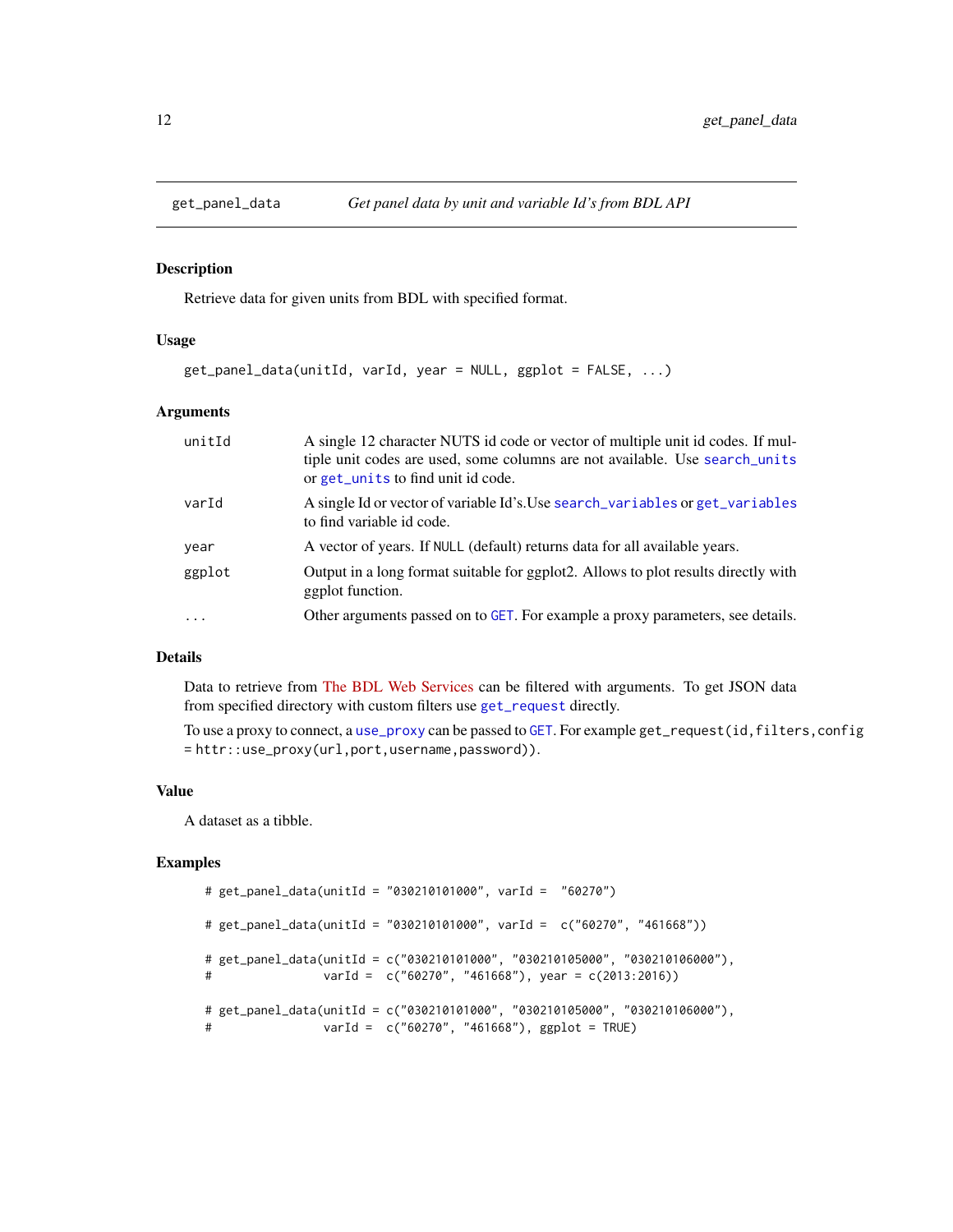<span id="page-12-1"></span><span id="page-12-0"></span>

Retrieve data from BDL API in JSON format.

### Usage

get\_request(dir, id, filters = NULL, ...)

### Arguments

| dir        | A directory of the dataset.                                                                                                                                                                                                                          |
|------------|------------------------------------------------------------------------------------------------------------------------------------------------------------------------------------------------------------------------------------------------------|
| id         | A name for the dataset of interested.                                                                                                                                                                                                                |
| filters    | A named list of filters. Names of list objects are bdl filter names and values<br>are vectors with specified filter values. If NULL (default) the whole dataset is<br>returned. See API documentation for more on filters and limitations per query. |
| $\ddots$ . | Other arguments passed on to GET. For example a proxy parameters, see details.                                                                                                                                                                       |

### Details

Data to retrieve from [The BDL Web Services](https://bdl.stat.gov.pl) can be specified with filters. If no specific filters required, it's recommended to use data query like [get\\_data\\_by\\_unit\\_locality](#page-7-1), than to use [get\\_request](#page-12-1) directly.

To use a proxy to connect, a [use\\_proxy](#page-0-0) can be passed to [GET](#page-0-0). For example get\_request(id,filters,config = httr::use\_proxy(url,port,username,password)).

#### Value

A JSON raw data.

```
# get_request(dir = "data/By-Variable", id = "3643")
# get_request(dir = "data/By-Unit", id = "023200000000", filters = list(year = c("2000","2010"),
# var-Id" = c("2137","148190")))
# get_request(dir = "data/By-Variable", id = "3643", filters = list(year = c("2000","2010"),
# unit-Level" = 2, lang = "en"))
```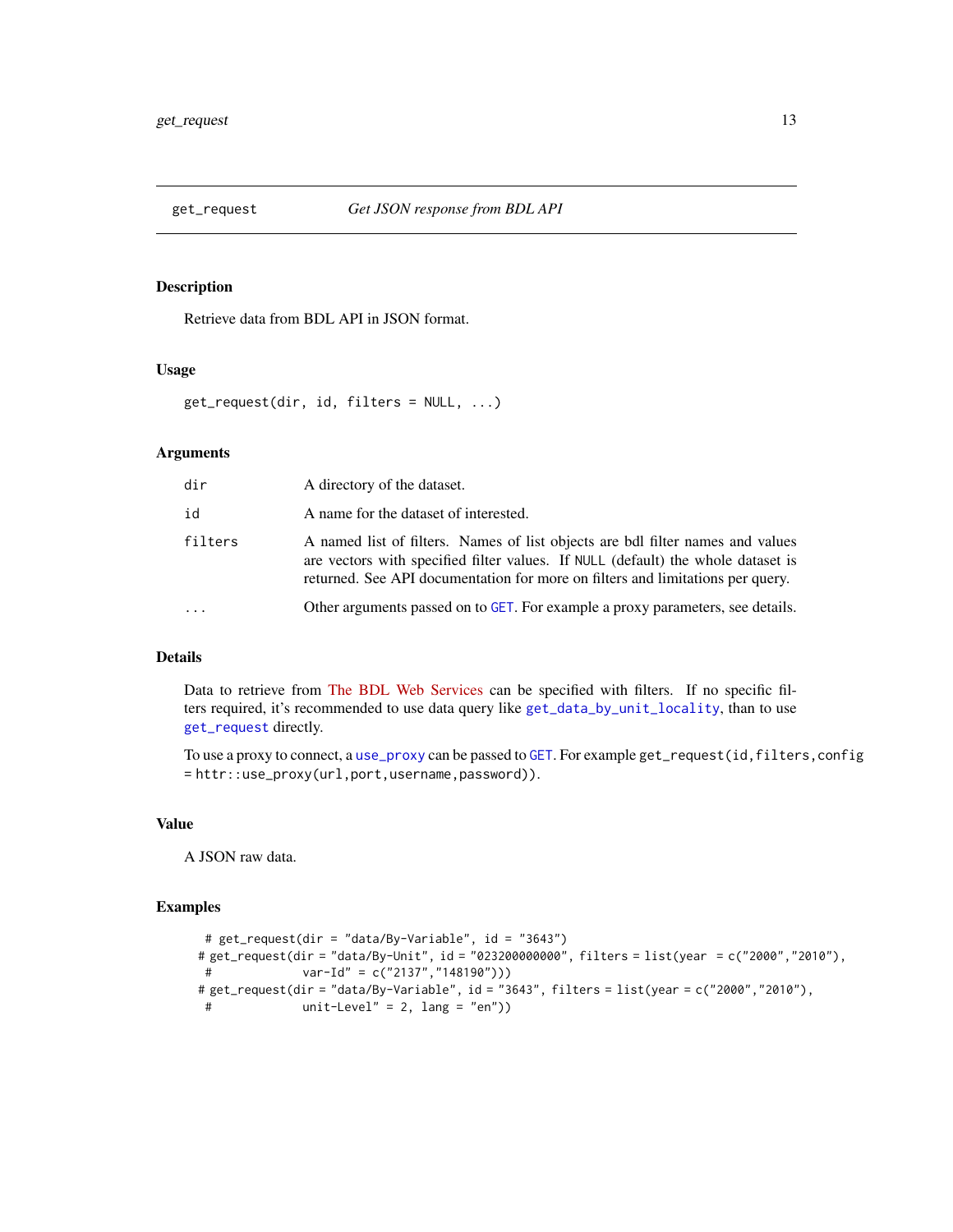<span id="page-13-1"></span><span id="page-13-0"></span>

Retrieve all subjects id's or sub-subjects.

### Usage

```
get_subjects(
 parentId = ",
 sort = c("id", "-id", "name", "-name",lang = c("pl", "en"),...
)
```
### Arguments

| parentId  | A parent subject id code. If not specified returns all top level subjects. Use<br>search_subjects to find subject codes. |
|-----------|--------------------------------------------------------------------------------------------------------------------------|
| sort      | A type of sorting, "id" (default), "-id", "name", "-name"                                                                |
| lang      | A language of returned data, "pl" (default), "en"                                                                        |
| $\ddotsc$ | Other arguments passed on to GET. For example a proxy parameters, see details.                                           |

### Details

To get all top level subjects skip the parentId parameter or list sub-subjects for given parent subject.

To use a proxy to connect, a [use\\_proxy](#page-0-0) can be passed to [GET](#page-0-0). For example get\_request(id,filters,config = httr::use\_proxy(url,port,username,password)).

### Value

A dataset as a tibble.

```
# get_subjects()
# get_subjects("K3")
# get_subjects("G7")
```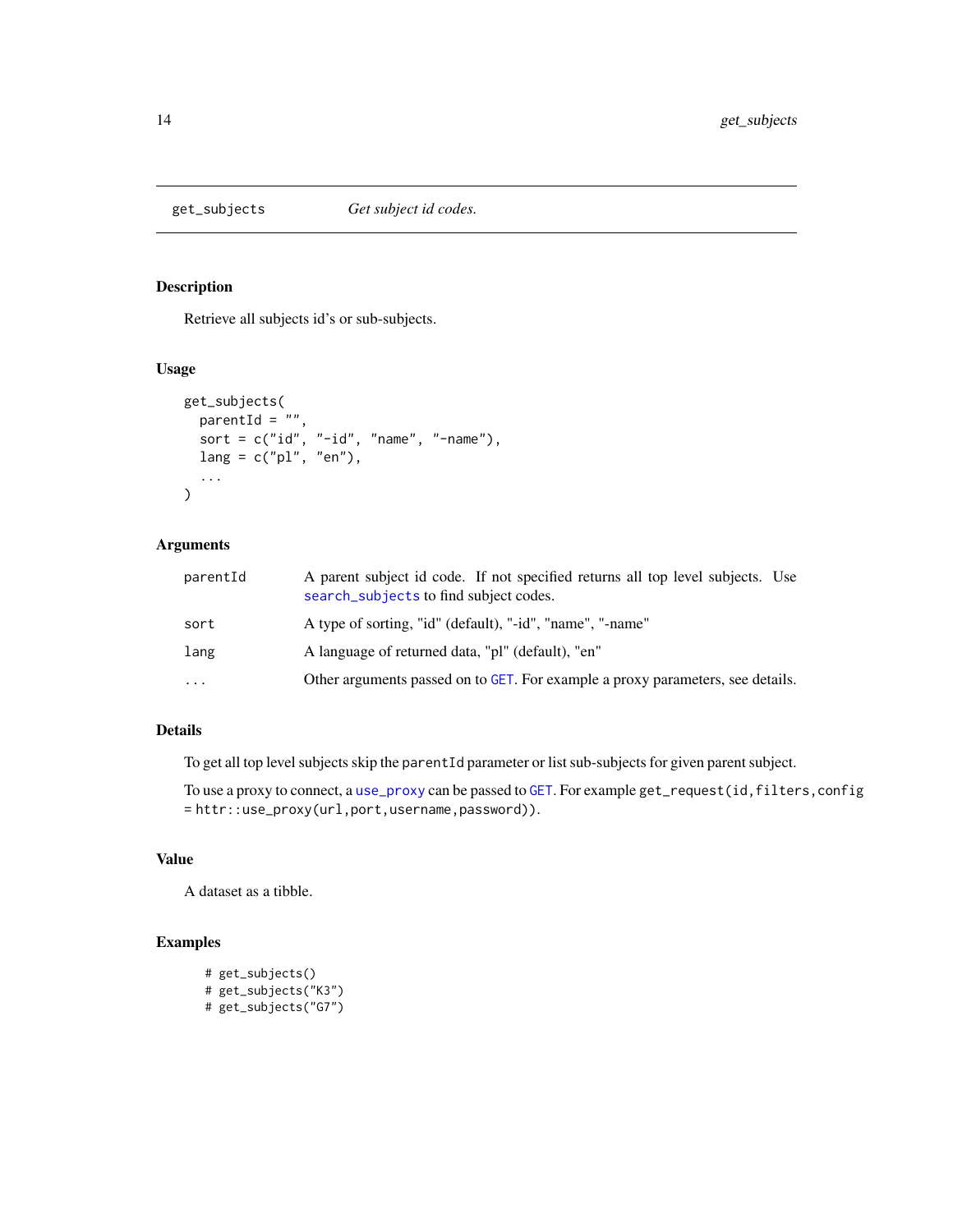<span id="page-14-1"></span><span id="page-14-0"></span>

Retrieve all unit codes or sub to given unit,

### Usage

```
get_units(
  parentId = ",
  level = NULL,sort = c("id", "-id", "name", "-name",lang = c("pl", "en"),...
\mathcal{L}
```
### Arguments

| parentId | A 12 character NUTS id code of parent unit. Use search_units to find unit id<br>code.                                                        |
|----------|----------------------------------------------------------------------------------------------------------------------------------------------|
| level    | A number from 0 to 6, filters the returned unit by its level. If NULL (default) no<br>level filters apply. Use get_levels to find more info. |
| sort     | A type of sorting, "id" (default), "-id", "name", "-name"                                                                                    |
| lang     | A language of returned data, "pl" (default), "en"                                                                                            |
| $\ddots$ | Other arguments passed on to GET. For example a proxy parameters, see details.                                                               |

### Details

To get all units skip the parentId parameter. *Warning!* Downloading all unit can take around 1 minute.

To use a proxy to connect, a [use\\_proxy](#page-0-0) can be passed to [GET](#page-0-0). For example get\_request(id,filters,config = httr::use\_proxy(url,port,username,password)).

### Value

A dataset as a tibble.

```
# get_units(level = 2)
# get_units("010000000000")
```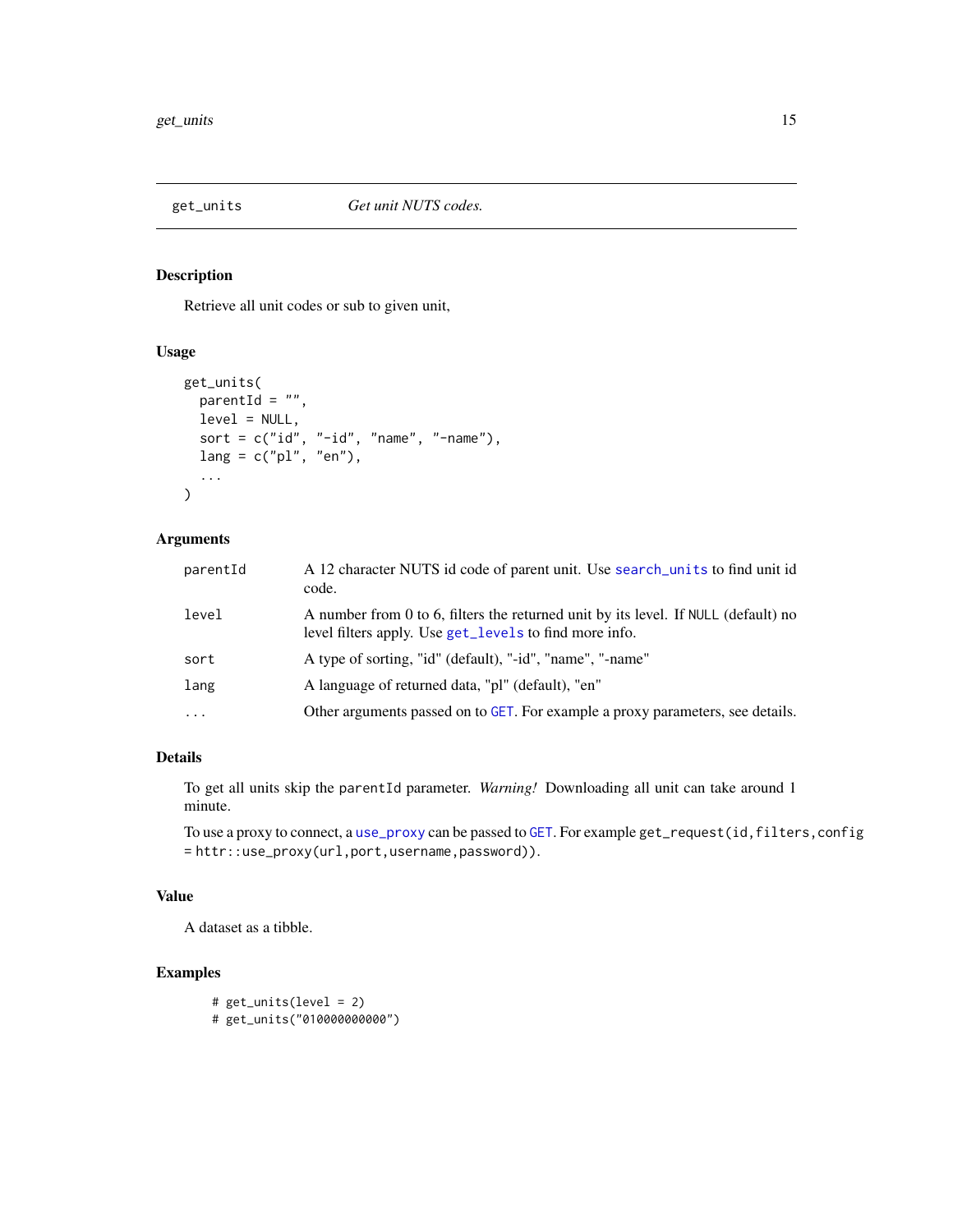<span id="page-15-1"></span><span id="page-15-0"></span>get\_unit\_localities *Get unit locality codes.*

### Description

Retrieve unit locality codes.

### Usage

```
get_unit_localities(
  parentId,
  sort = c("id", "-id", "name", "-name"),lang = c("pl", "en"),...
\mathcal{L}
```
### Arguments

| parentId | A 12 character NUTS id code of parent unit. Use search_units to find unit id<br>code. |
|----------|---------------------------------------------------------------------------------------|
| sort     | A type of sorting, "id" (default), "-id", "name", "-name"                             |
| lang     | A language of returned data, "pl" (default), "en"                                     |
| $\ddots$ | Other arguments passed on to GET. For example a proxy parameters, see details.        |

### Details

To use a proxy to connect, a [use\\_proxy](#page-0-0) can be passed to [GET](#page-0-0). For example get\_request(id,filters,config = httr::use\_proxy(url,port,username,password)).

### Value

A dataset as a tibble.

### Examples

# get\_unit\_localities("030210106062")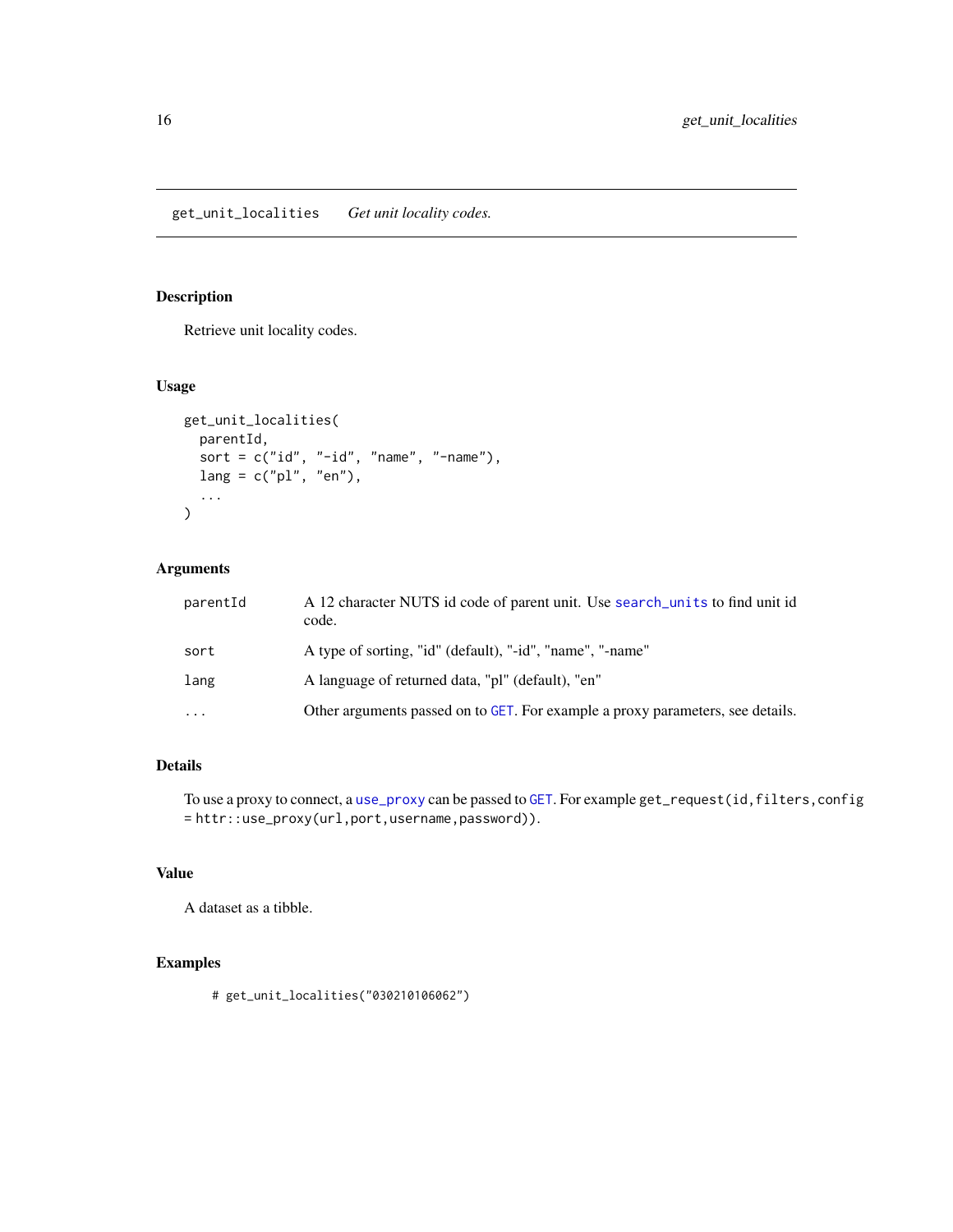<span id="page-16-1"></span><span id="page-16-0"></span>get\_variables *Get variable id codes.*

### Description

Retrieve variables for given subjectId.

### Usage

```
get_variables(
  subjectId,
  level = NULL,
 year = NULL,
  sort = c("id", "-id", "subjectId", "-subjectId"),
 lang = c("pl", "en"),...
)
```
### Arguments

| subjectId | A subject id code. If not specified returns all top level subjects. Use search_subjects<br>or get_subjects to get subject id.                |
|-----------|----------------------------------------------------------------------------------------------------------------------------------------------|
| level     | A number from 0 to 6, filters the returned unit by its level. If NULL (default) no<br>level filters apply. Use get_levels to find more info. |
| year      | A vector of years. If NULL (default) returns data for all available years.                                                                   |
| sort      | A type of sorting, "id" (default), "-id", "subjectId", "-subjectId"                                                                          |
| lang      | A language of returned data, "pl" (default), "en"                                                                                            |
| $\cdots$  | Other arguments passed on to GET. For example a proxy parameters, see details.                                                               |

### Details

Variables for specified subject optionally filtered by level and year.

To use a proxy to connect, a [use\\_proxy](#page-0-0) can be passed to [GET](#page-0-0). For example get\_request(id,filters,config = httr::use\_proxy(url,port,username,password)).

### Value

A dataset as a tibble.

### Examples

# get\_variables("P2425")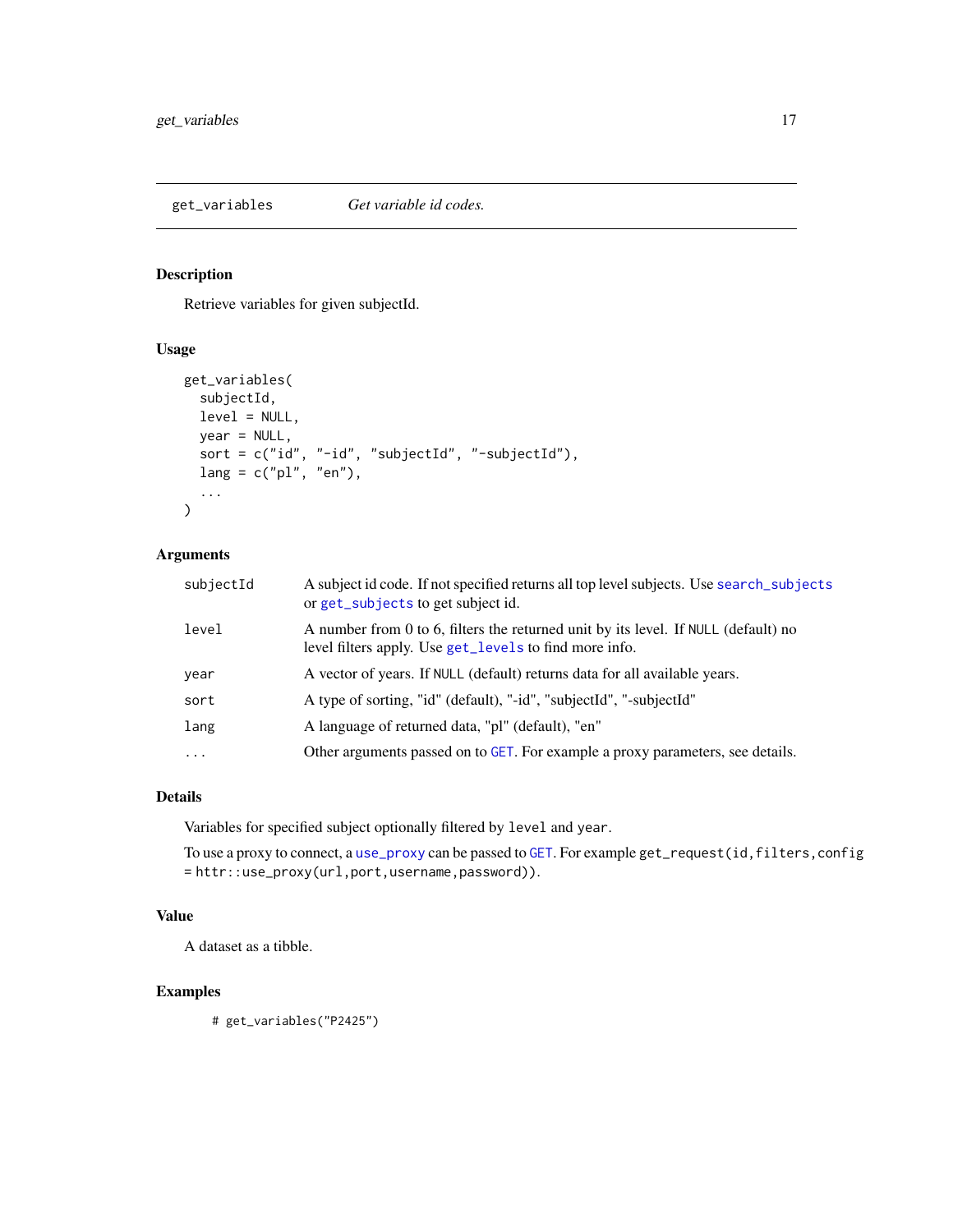<span id="page-17-0"></span>

Generate line plot for one unit/multiple variables or variable/multiple units

### Usage

```
line_plot(
 data_type = c("unit", "unit.locality", "variable", "variable.locality"),
 unitId = NULL,varId = NULL,year = NULL,
  aggregateId = NULL,
 lang = NULL,
 unitParentId = NULL,
 unitLevel = NULL,
  ...
)
```
### Arguments

| data_type    | A type of data used for generating plot, "unit" (default), "unit.locality", "variable", "variable.locality"                                                                                                          |
|--------------|----------------------------------------------------------------------------------------------------------------------------------------------------------------------------------------------------------------------|
| unitId       | A 12 character NUTS unit id or locality 12 character id with 7 characters locality<br>individual id, separated by dash.                                                                                              |
| varId        | A vector of variable Id's (data_type equal "unit" or "unit.locality) or single vari-<br>able (data_type equal "variable" or "variable.locality"). Use search_variables<br>or get_variables to find variable id code. |
| year         | A vector of years. If NULL (default) returns data for all available years.                                                                                                                                           |
| aggregateId  | An aggregate id. Use get_aggregates for more info.                                                                                                                                                                   |
| lang         | A language of returned data, "pl" (default), "en"                                                                                                                                                                    |
| unitParentId | A 12 character NUTS id code of interested unit. (Used only with data_type equal<br>"variable" or "variable.locality") Use search_units or get_units to find unit<br>id code.                                         |
| unitLevel    | A number from 0 to 6, filters the returned unit by its level. (Used only with<br>data_type equal "variable") If NULL (default) no level filters apply. Use get_levels<br>to find more info.                          |
| $\cdots$     | Other arguments passed on to GET. For example a proxy parameters, see details.                                                                                                                                       |

### Details

Generate quickly 'ggplot2' plot, using BDL data.

Plot multiple variable values for one unit or one variable value for multiple units.

To use a proxy to connect, a [use\\_proxy](#page-0-0) can be passed to [GET](#page-0-0). For example get\_request(id,filters,config = httr::use\_proxy(url,port,username,password)).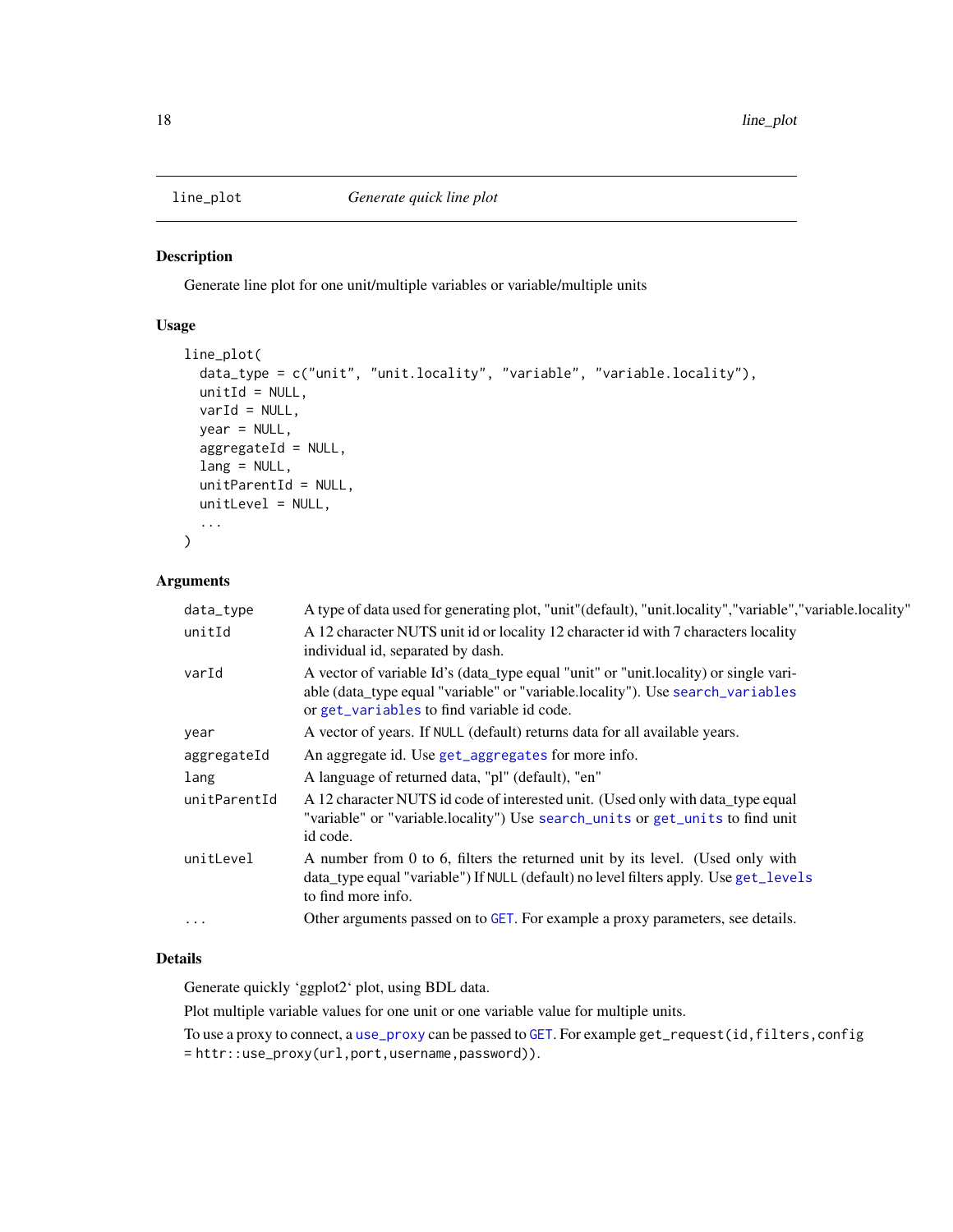#### <span id="page-18-0"></span>pie\_plot the state of the state of the state of the state of the state of the state of the state of the state of the state of the state of the state of the state of the state of the state of the state of the state of the s

### Value

A ggplot2 plot.

### Examples

```
# line_plot(data_type = "unit", unitId = "000000000000", varId = c("415","420"))
```
pie\_plot *Generate quick pie plot*

### Description

Generate pie plot for variable/multiple units

### Usage

```
pie_plot(
 data_type = c("variable", "variable.locality"),
 varId,
 year,
 unitParentId = NULL,
 unitLevel = NULL,
 aggregateId = NULL,
 label = T,lang = c("pl", "en"),...
\mathcal{L}
```

| data_type    | A type of data used for generating plot, "variable" (default), "variable", "variable.locality"                                                                                              |
|--------------|---------------------------------------------------------------------------------------------------------------------------------------------------------------------------------------------|
| varId        | A variable Id. Use search_variables or get_variables to find variable id<br>code.                                                                                                           |
| year         | A single year. If NULL (default) returns data for all available years.                                                                                                                      |
| unitParentId | A 12 character NUTS id code of interested unit. Use search_units or get_units<br>to find unit id code.                                                                                      |
| unitLevel    | A number from 0 to 6, filters the returned unit by its level. (Used only with<br>data_type equal "variable") If NULL (default) no level filters apply. Use get_levels<br>to find more info. |
| aggregateId  | An aggregate id. Use get_aggregates for more info.                                                                                                                                          |
| label        | Logical; if TRUE (default) adds labels.                                                                                                                                                     |
| lang         | A language of returned data, "pl" (default), "en"                                                                                                                                           |
| $\ddots$ .   | Other arguments passed on to GET. For example a proxy parameters, see details.                                                                                                              |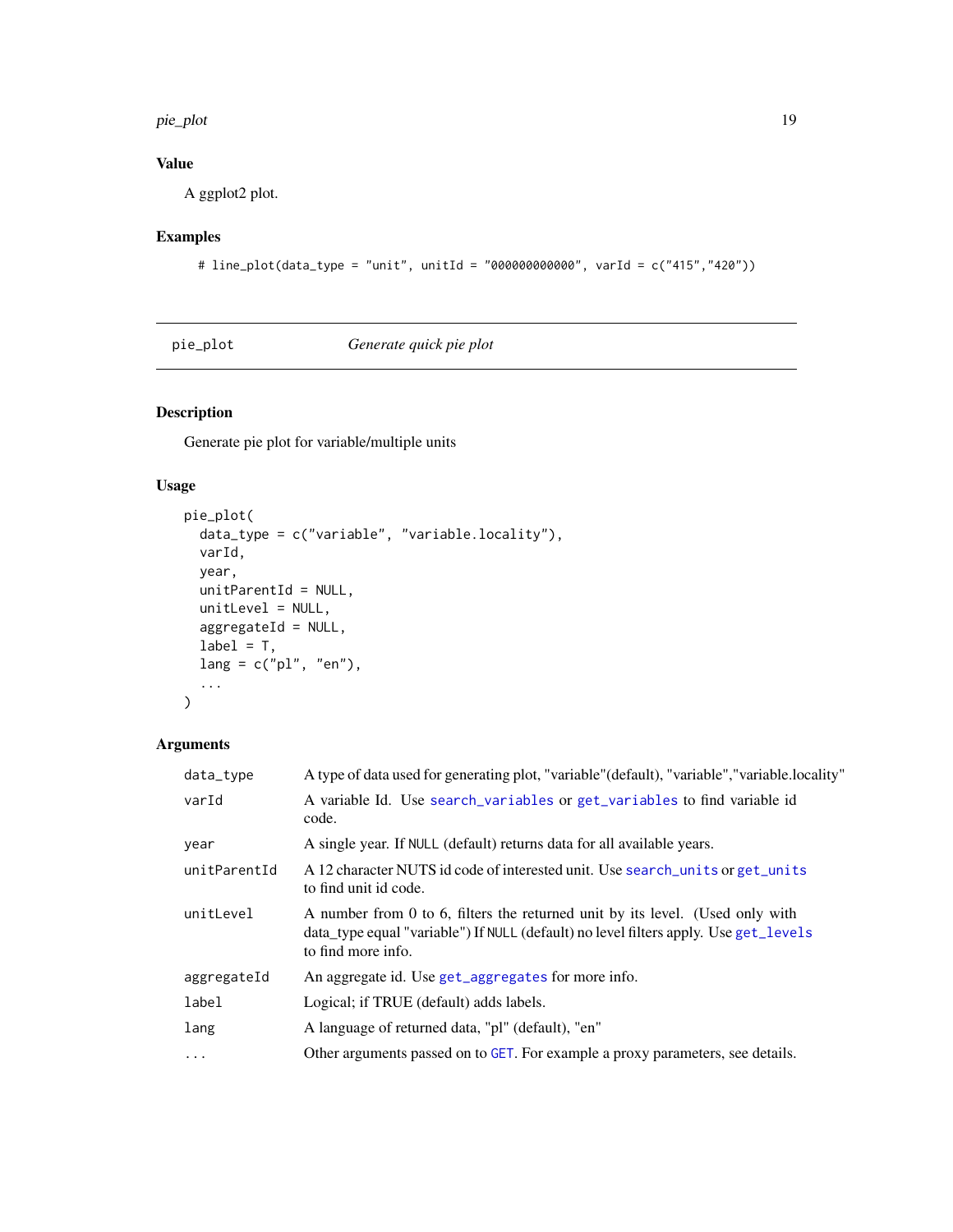<span id="page-19-0"></span>Generate quickly 'ggplot2' plot, using BDL data.

Pie plot one variable value for multiple units on single year.

To use a proxy to connect, a [use\\_proxy](#page-0-0) can be passed to [GET](#page-0-0). For example get\_request(id,filters,config = httr::use\_proxy(url,port,username,password)).

### Value

A ggplot2 plot.

### Examples

# pie\_plot(data\_type ="variable" ,"1", "2018",unitParentId="042214300000", unitLevel = "6")

scatter\_2var\_plot *Generate quick scatter correlation plot*

#### Description

Generate scatter correlation plot for 2 variables

### Usage

```
scatter_2var_plot(
  data_type = c("variable", "variable.locality"),
  varId,
 year = NULL,
  unitParentId = NULL,
  unitLevel = NULL,
  aggregateId = NULL,lang = c("pl", "en"),...
```
 $\mathcal{L}$ 

| data_type    | A type of data used for generating plot, "variable" (default), "variable. locality"                                                                                                         |
|--------------|---------------------------------------------------------------------------------------------------------------------------------------------------------------------------------------------|
| varId        | A vector of 2 variable Id's. Use search_variables or get_variables to find<br>variable id code.                                                                                             |
| year         | A vector of years. If NULL (default) returns data for all available years.                                                                                                                  |
| unitParentId | A 12 character NUTS id code of interested unit. (Used only with data type<br>equal "variable" or "variable.locality")Use search_units or get_units to find<br>unit id code.                 |
| unitLevel    | A number from 0 to 6, filters the returned unit by its level. (Used only with<br>data_type equal "variable") If NULL (default) no level filters apply. Use get_levels<br>to find more info. |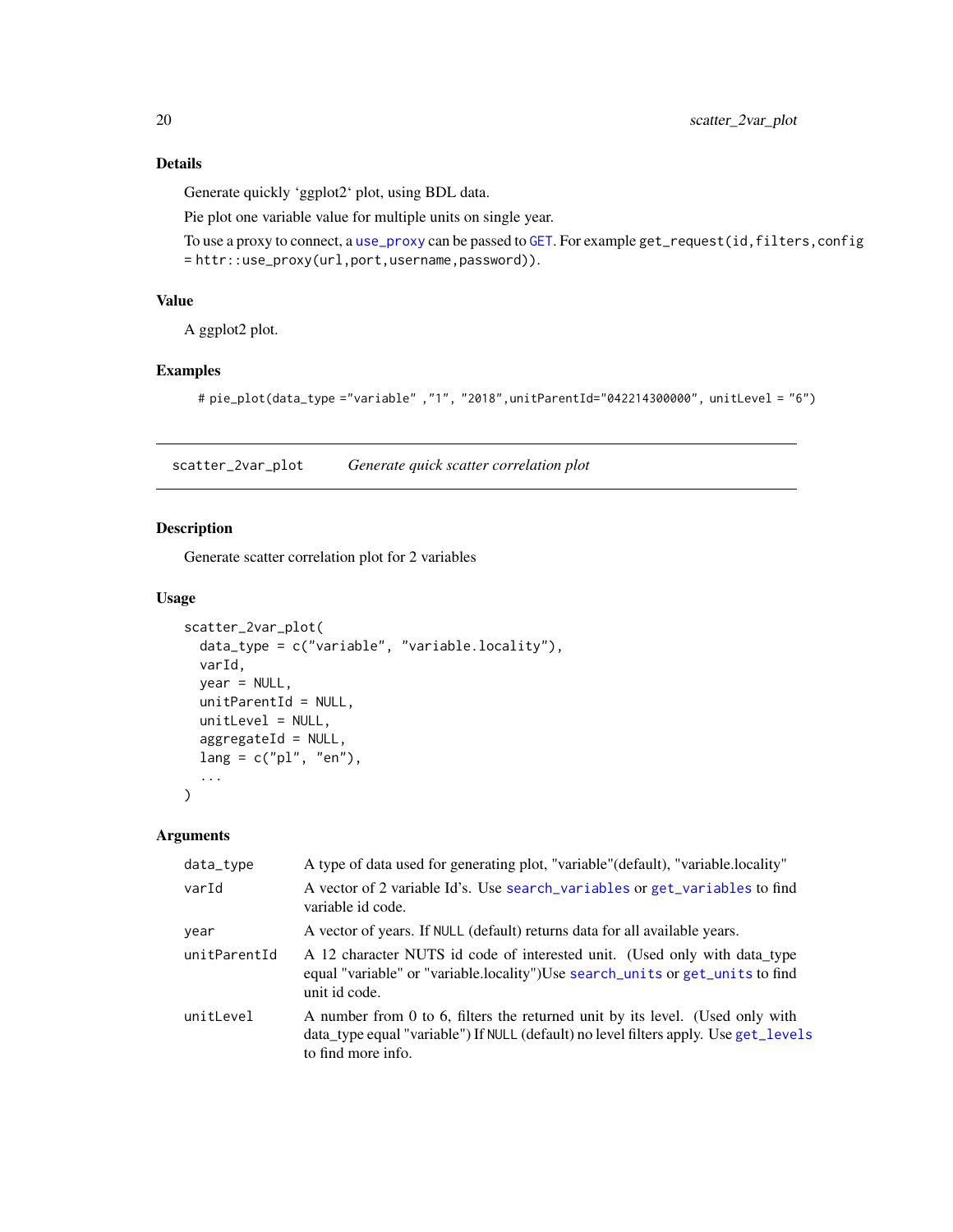<span id="page-20-0"></span>

| aggregateId             | An aggregate id. Use get_aggregates for more info.                             |
|-------------------------|--------------------------------------------------------------------------------|
| lang                    | A language of returned data, "pl" (default), "en"                              |
| $\cdot$ $\cdot$ $\cdot$ | Other arguments passed on to GET. For example a proxy parameters, see details. |

### Details

Generate quickly 'ggplot2' scatter correlation plot, using BDL data.

Scatter plot 2 variables for given units with regression line, confidence interval and correlation coefficient.

```
use_proxyGET. For example get_request(id,filters,config
= httr::use_proxy(url,port,username,password)).
```
### Value

A ggplot2 plot.

#### Examples

```
# scatter_2var_plot(data_type = "variable" ,c("415", "60559"), unitLevel = "2")
```
<span id="page-20-1"></span>search\_subjects *Search for subject codes*

### Description

Search for given phrase in subject names

### Usage

```
search_subjects(
 name,
  sort = c("id", "-id", "name", "-name"),lang = c("pl", "en"),...
)
```
#### Arguments

| name                    | A phrase to search.                                                            |
|-------------------------|--------------------------------------------------------------------------------|
| sort                    | A type of sorting, "id" (default), "-id", "name", "-name"                      |
| lang                    | A language of returned data, "pl" (default), "en"                              |
| $\cdot$ $\cdot$ $\cdot$ | Other arguments passed on to GET. For example a proxy parameters, see details. |

#### Details

To use a proxy to connect, a [use\\_proxy](#page-0-0) can be passed to [GET](#page-0-0). For example get\_request(id,filters,config = httr::use\_proxy(url,port,username,password)).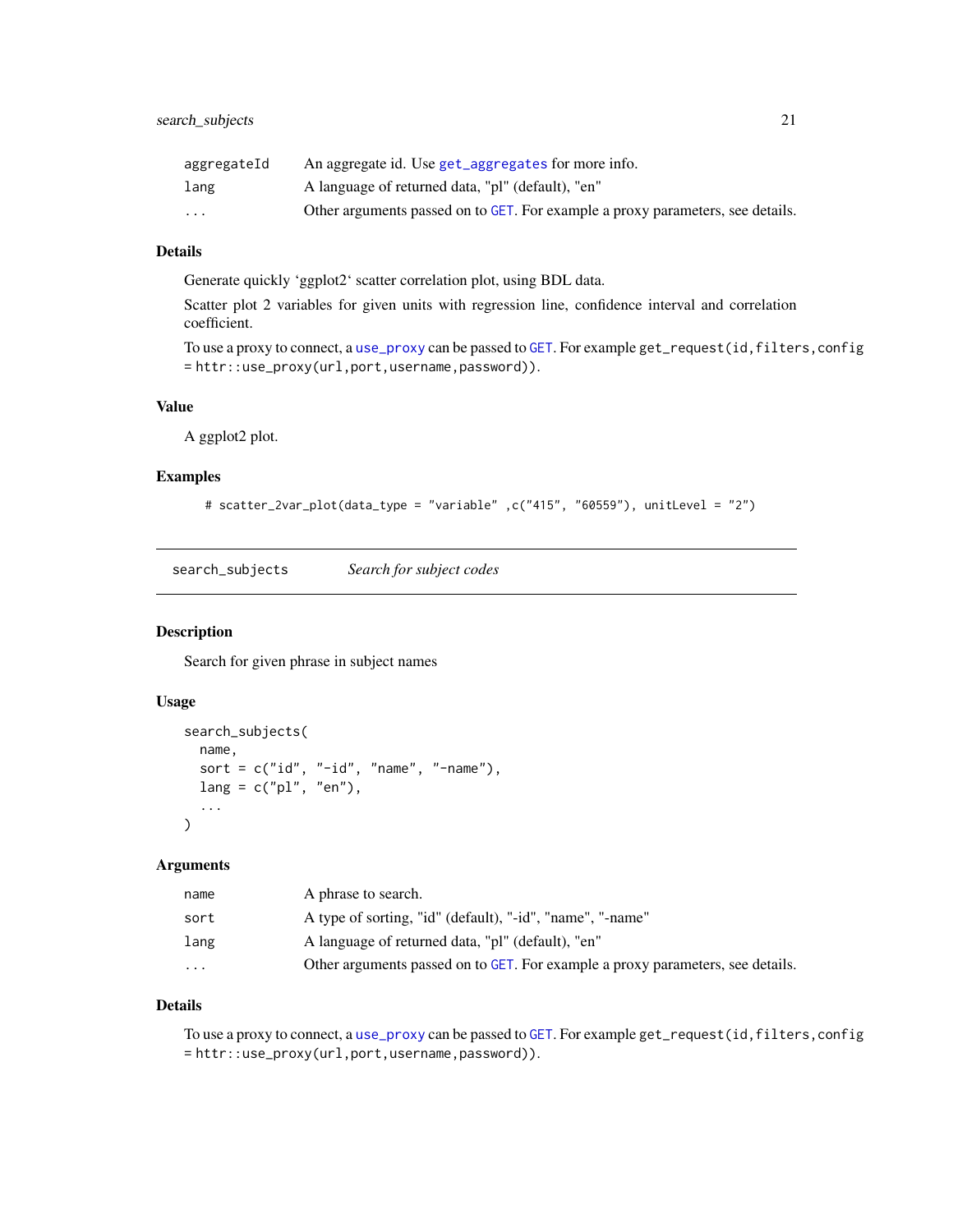### <span id="page-21-0"></span>Value

A dataset as a tibble.

### Examples

```
# search_subjects("samochody")
# search_subjects("car", lang = "en")
```
<span id="page-21-1"></span>search\_units *Search for units*

### Description

Search for a given phrase in unit names.

### Usage

```
search_units(
 name,
 level = NULL,
 year = NULL,
 kind = NULL,sort = c("id", "-id", "name", "-name",lang = c("pl", "en"),...
)
```
### Arguments

| name     | A phrase to search.                                                                                                                          |
|----------|----------------------------------------------------------------------------------------------------------------------------------------------|
| level    | A number from 0 to 6, filters the returned unit by its level. If NULL (default) no<br>level filters apply. Use get_levels to find more info. |
| vear     | A vector of years. If NULL (default) returns data for all available years.                                                                   |
| kind     | A type of unit. More info at: https://bdl.stat.gov.pl/BDL/metadane/<br>teryt/rodzaj                                                          |
| sort     | A type of sorting, "id" (default), "-id", "name", "-name"                                                                                    |
| lang     | A language of returned data, "pl" (default), "en"                                                                                            |
| $\cdots$ | Other arguments passed on to GET. For example a proxy parameters, see details.                                                               |

### Details

To use a proxy to connect, a [use\\_proxy](#page-0-0) can be passed to [GET](#page-0-0). For example get\_request(id,filters,config = httr::use\_proxy(url,port,username,password)).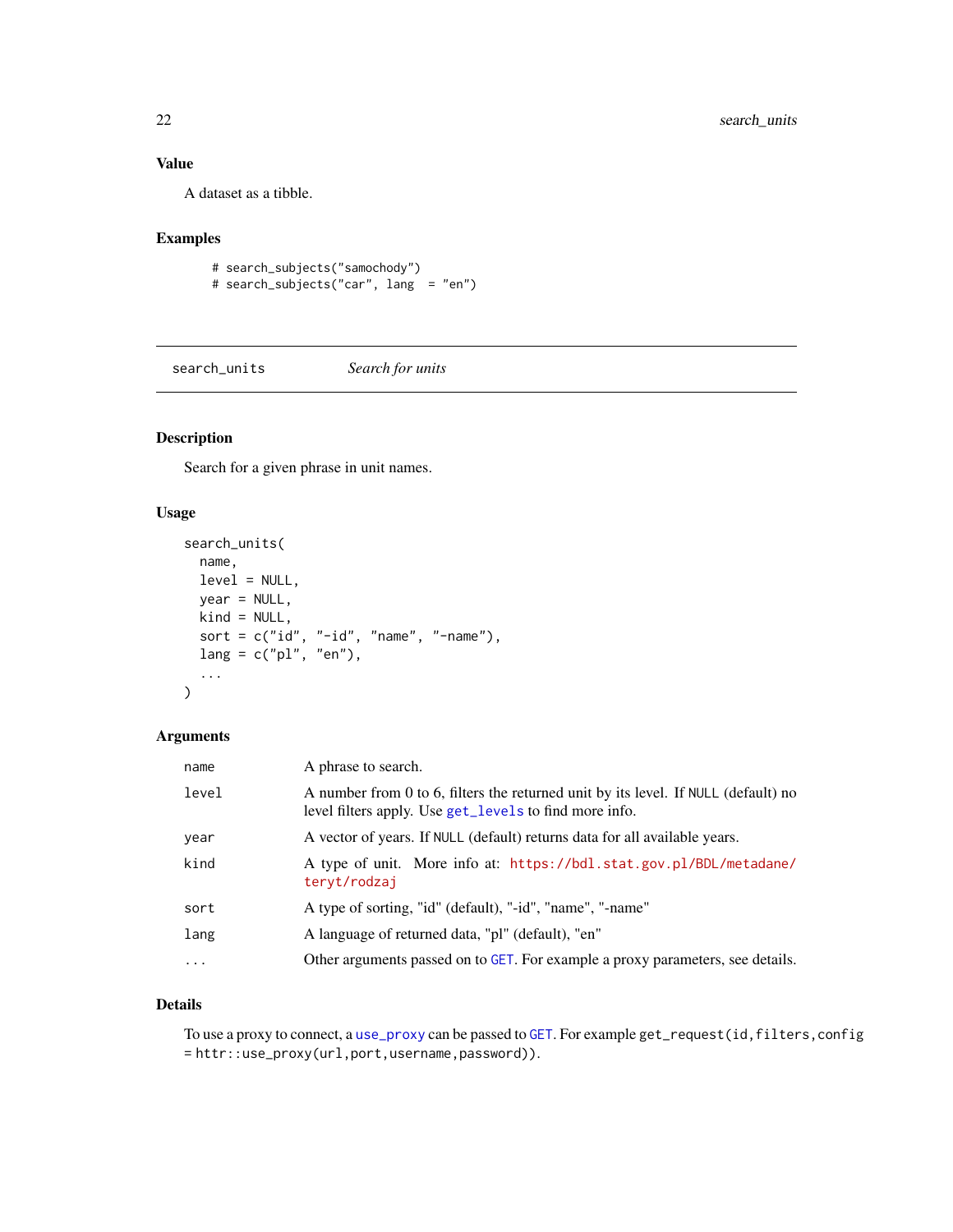<span id="page-22-0"></span>search\_unit\_localities 23

### Value

A dataset as a tibble.

### Examples

```
# search_units("wro")
# search_units("pol", type = "5")
```
<span id="page-22-1"></span>search\_unit\_localities

*Search for unit localities*

### Description

Search for a given phrase in unit locality names.

#### Usage

```
search_unit_localities(
 name,
 year = NULL,
 sort = c("id", "-id", "name", "-name"),lang = c("pl", "en"),...
)
```
### Arguments

| name     | A phrase to search.                                                            |
|----------|--------------------------------------------------------------------------------|
| year     | A vector of years. If NULL (default) returns data for all available years.     |
| sort     | A type of sorting, "id" (default), "-id", "name", "-name"                      |
| lang     | A language of returned data, "pl" (default), "en"                              |
| $\cdots$ | Other arguments passed on to GET. For example a proxy parameters, see details. |
|          |                                                                                |

### Details

To use a proxy to connect, a [use\\_proxy](#page-0-0) can be passed to [GET](#page-0-0). For example get\_request(id,filters,config = httr::use\_proxy(url,port,username,password)).

### Value

A dataset as a tibble.

### Examples

# search\_unit\_localities("wro")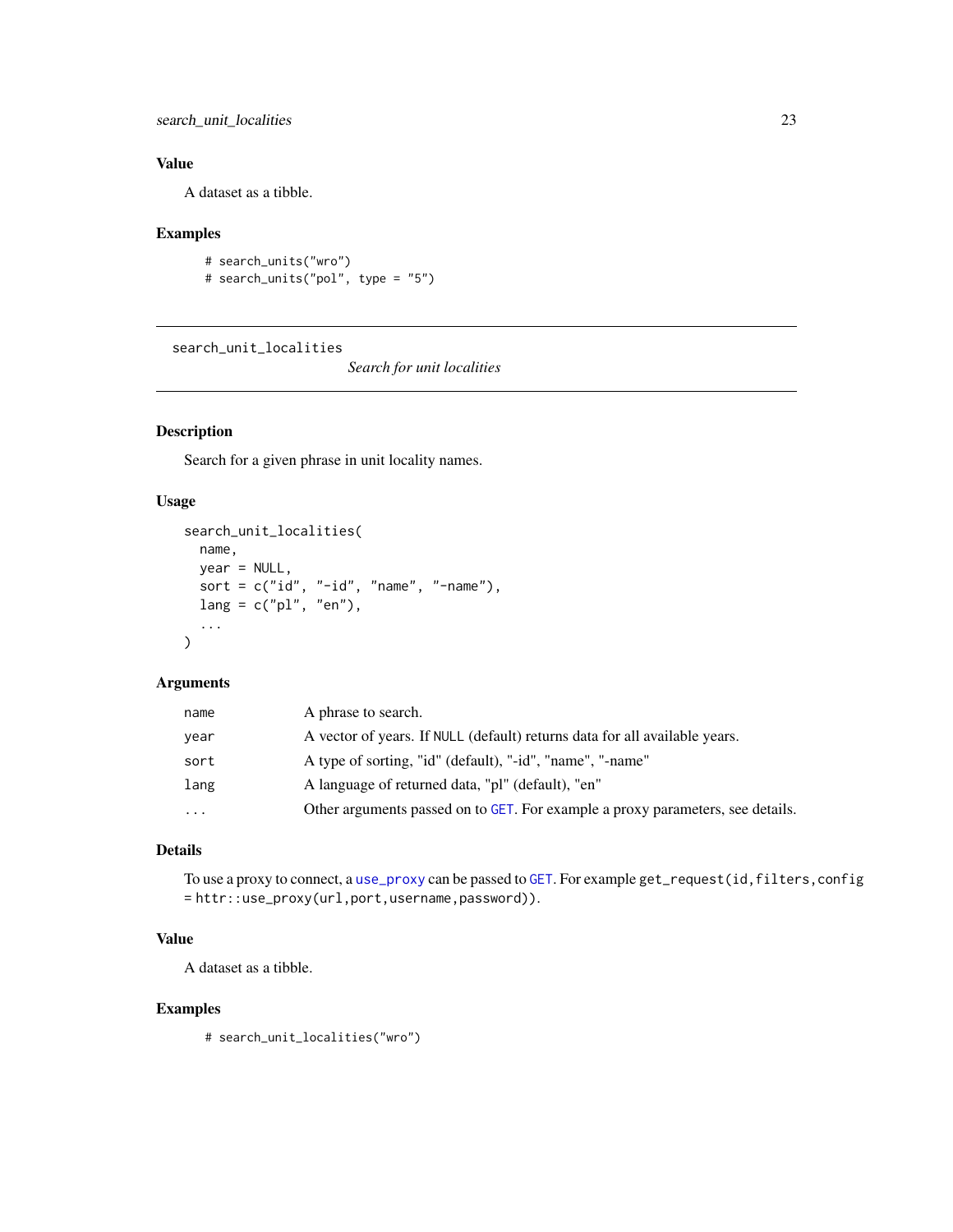<span id="page-23-1"></span><span id="page-23-0"></span>Search for given phrase in variable names

#### Usage

```
search_variables(
 name,
  subjectId = NULL,
 level = NULL,
 year = NULL,
 sort = c("id", "-id", "subjectId", "-subjectId"),
 lang = c("pl", "en"),...
)
```
#### Arguments

| name      | A phrase to search.                                                                                                                          |
|-----------|----------------------------------------------------------------------------------------------------------------------------------------------|
| subjectId | A subject id code. If not specified returns all top level subjects. Use search_subjects<br>or get_subjects to get subject id.                |
| level     | A number from 0 to 6, filters the returned unit by its level. If NULL (default) no<br>level filters apply. Use get_levels to find more info. |
| year      | A vector of years. If NULL (default) returns data for all available years.                                                                   |
| sort      | A type of sorting, "id" (default), "-id", "name", "-name"                                                                                    |
| lang      | A language of returned data, "pl" (default), "en"                                                                                            |
| $\cdot$   | Other arguments passed on to GET. For example a proxy parameters, see details.                                                               |

### Details

To use a proxy to connect, a [use\\_proxy](#page-0-0) can be passed to [GET](#page-0-0). For example get\_request(id,filters,config = httr::use\_proxy(url,port,username,password)).

### Value

A dataset as a tibble.

```
# search_variables("samochody")
# search_variables("cars", lang = "en")
```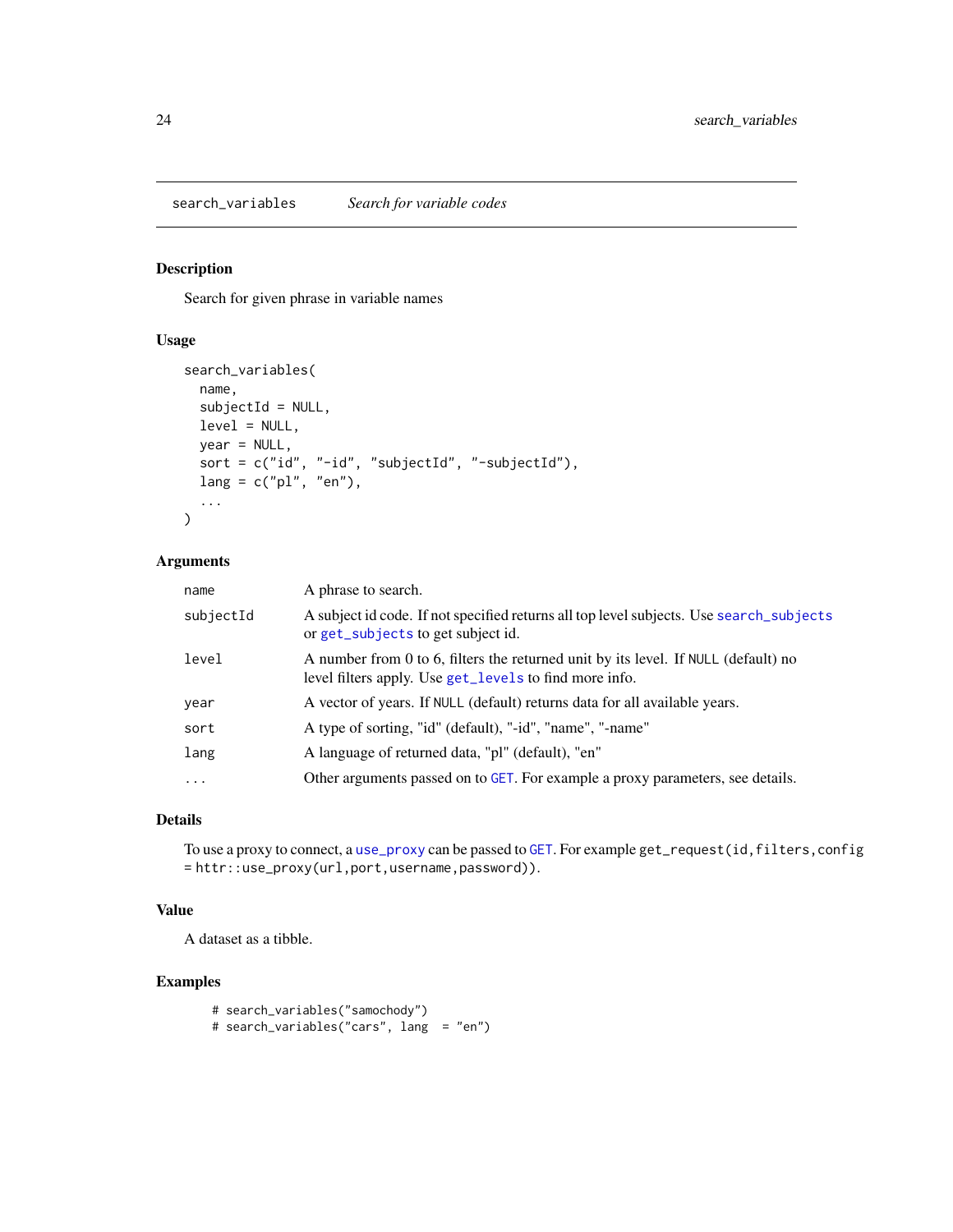<span id="page-24-0"></span>

Retrieve information about subject

### Usage

 $subject_info(subjectId, lang = c("pl", "en"), ...)$ 

### Arguments

| subjectId               | A subject id code. If not specified returns all top level subjects. Use search_subjects<br>or get_subjects to find subject codes. |
|-------------------------|-----------------------------------------------------------------------------------------------------------------------------------|
| lang                    | A language of returned data, "pl" (default), "en"                                                                                 |
| $\cdot$ $\cdot$ $\cdot$ | Other arguments passed on to GET. For example a proxy parameters, see details.                                                    |

### Details

To use a proxy to connect, a [use\\_proxy](#page-0-0) can be passed to [GET](#page-0-0). For example get\_request(id,filters,config = httr::use\_proxy(url,port,username,password)).

### Value

A named list.

### Examples

```
# subject_info("G7")
```
summary.bdl *Summarize bdl data frame*

### Description

Prints brief summary with basic statistical functions like mean, standard deviation, variance, min and max for bdl data frame.

### Usage

```
## S3 method for class 'bdl'
summary(object, ...)
```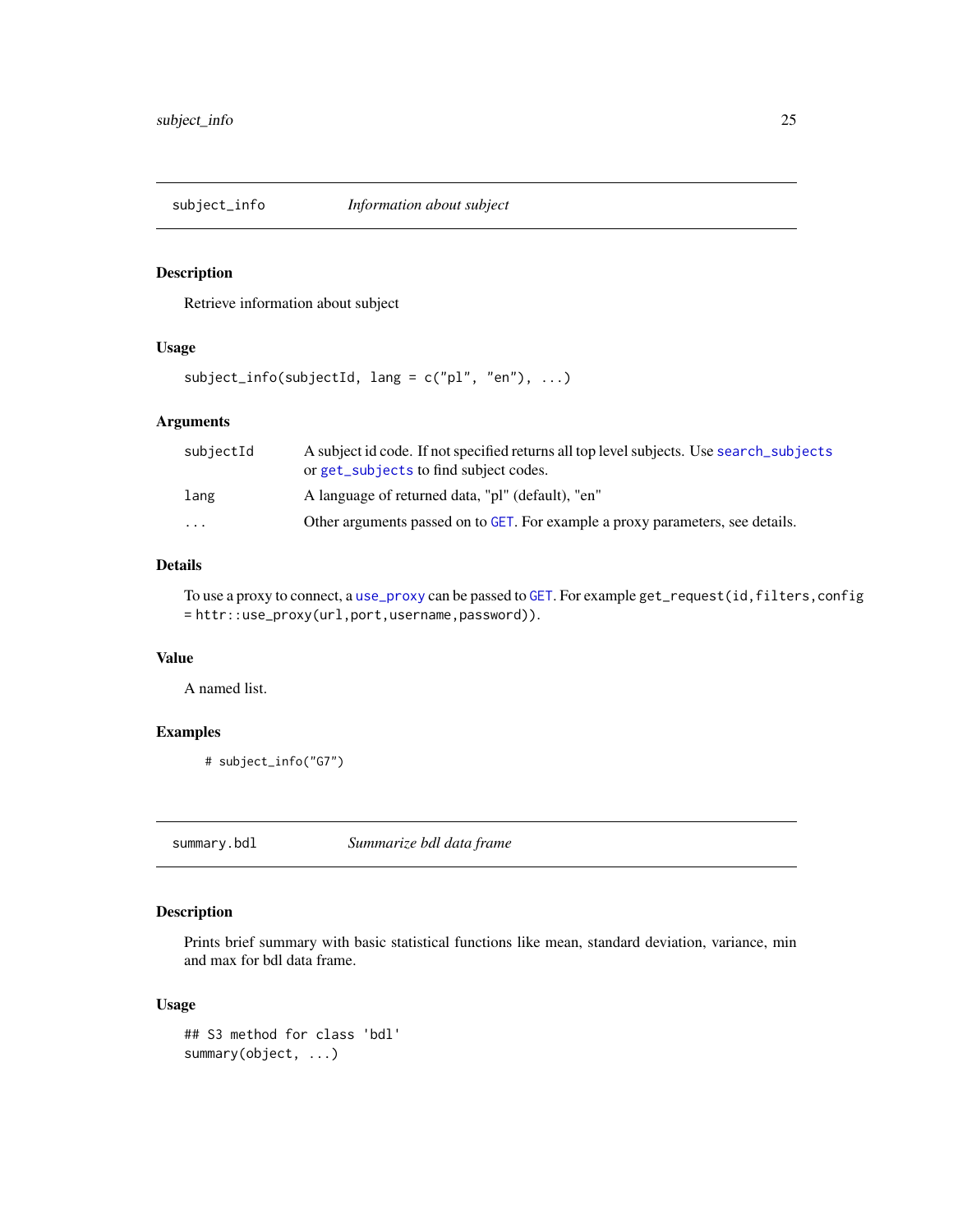### <span id="page-25-0"></span>Arguments

| object                  | bdl data frame to summarise                              |
|-------------------------|----------------------------------------------------------|
| $\cdot$ $\cdot$ $\cdot$ | other arguments ignored (for compatibility with generic) |

### Examples

# df <- get\_data\_by\_variable(varId = "3643") # summary(df)

| unit_info | Information about unit |
|-----------|------------------------|
|           |                        |

### Description

Retrieve information about unit

### Usage

```
unit_info(unitId, lang = c("pl", "en"), ...)
```
### Arguments

| unitId                  | A 12 character NUTS id code of interested unit. Use search units or get units<br>to find unit id code. |
|-------------------------|--------------------------------------------------------------------------------------------------------|
| lang                    | A language of returned data, "pl" (default), "en"                                                      |
| $\cdot$ $\cdot$ $\cdot$ | Other arguments passed on to GET. For example a proxy parameters, see details.                         |

#### Details

To use a proxy to connect, a [use\\_proxy](#page-0-0) can be passed to [GET](#page-0-0). For example get\_request(id,filters,config = httr::use\_proxy(url,port,username,password)).

### Value

A named list.

### Examples

# unit\_info("030210106062")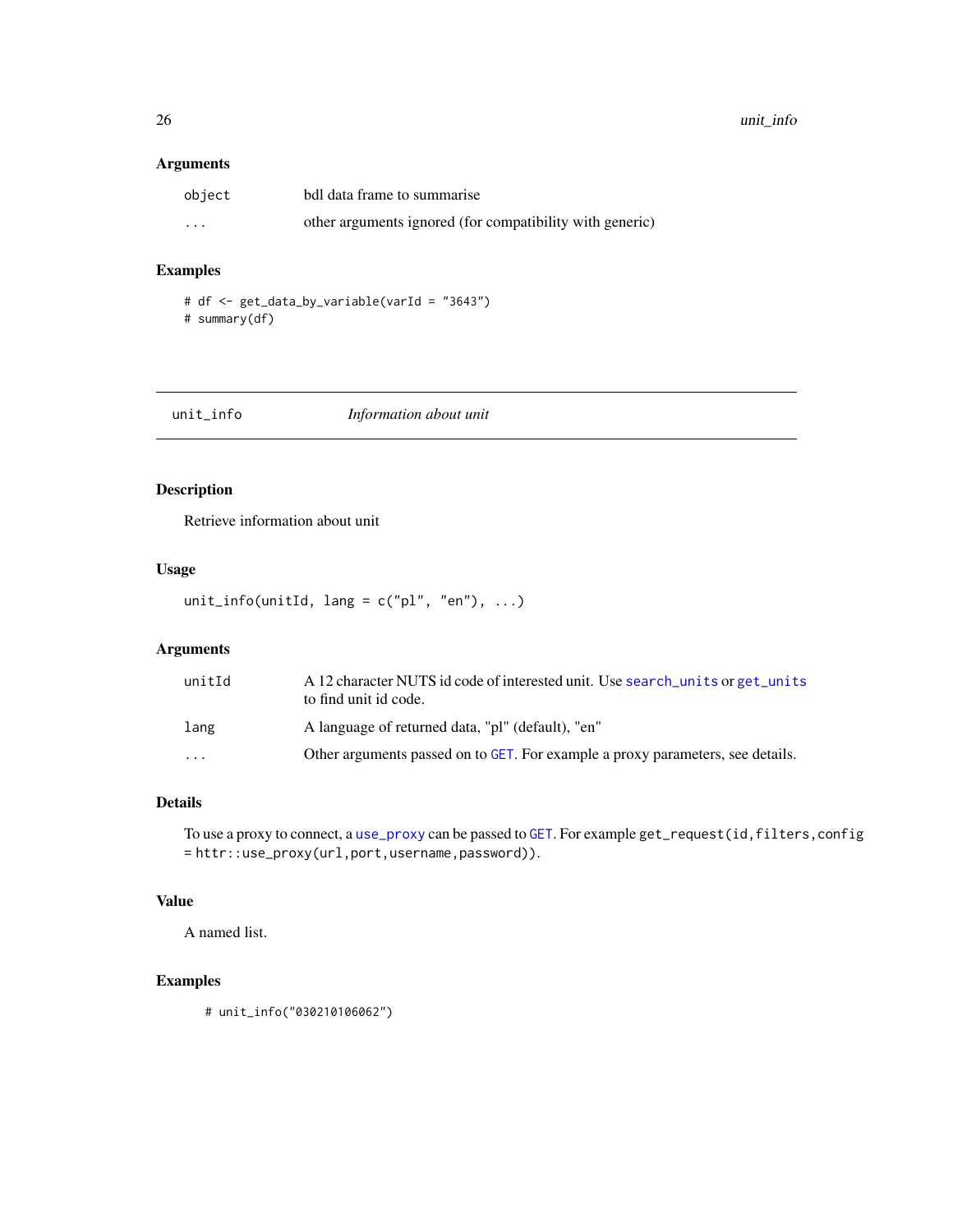<span id="page-26-0"></span>Retrieve information about unit locality

### Usage

```
unit_locality_info(unitId, lang = c("pl", "en"), ...)
```
### Arguments

| unitId                  | A 12 character NUTS id with 7 characters locality individual id, separated by<br>dash. Use search_unit_localities or get_unit_localities to find unit id<br>code. |
|-------------------------|-------------------------------------------------------------------------------------------------------------------------------------------------------------------|
| lang                    | A language of returned data, "pl" (default), "en"                                                                                                                 |
| $\cdot$ $\cdot$ $\cdot$ | Other arguments passed on to GET. For example a proxy parameters, see details.                                                                                    |

### Details

To use a proxy to connect, a [use\\_proxy](#page-0-0) can be passed to [GET](#page-0-0). For example get\_request(id,filters,config = httr::use\_proxy(url,port,username,password)).

### Value

A named list.

### Examples

# unit\_locality\_info("030210106062-0189782")

variable\_info *Information about variable*

### Description

Retrieve information about variable.

### Usage

```
variable_info(varId, lang = c("pl", "en"), ...)
```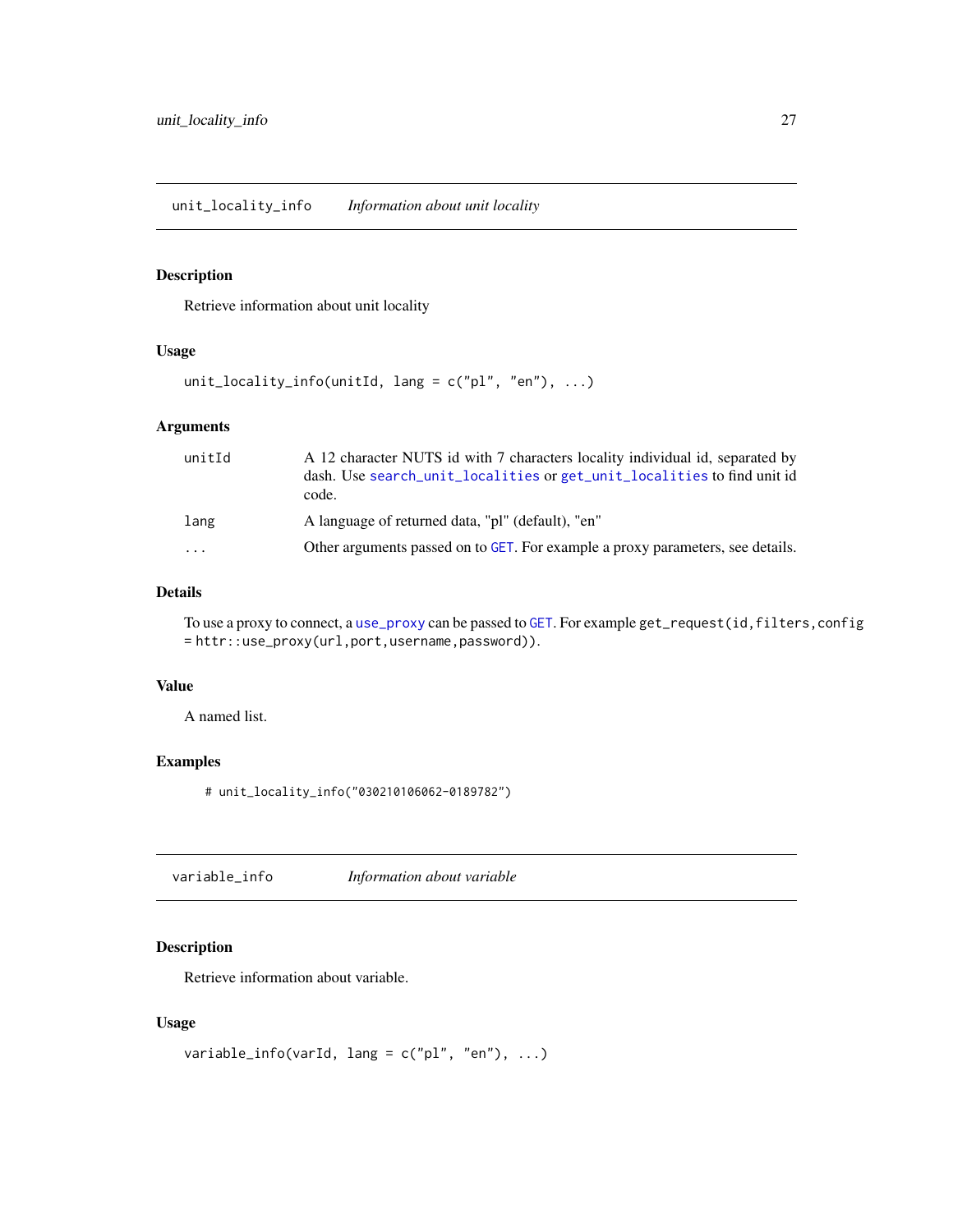### <span id="page-27-0"></span>Arguments

| varId                   | A vector of variable Id's. Use search variables or get variables to find<br>variable id code. |
|-------------------------|-----------------------------------------------------------------------------------------------|
| lang                    | A language of returned data, "pl" (default), "en"                                             |
| $\cdot$ $\cdot$ $\cdot$ | Other arguments passed on to GET. For example a proxy parameters, see details.                |

### Details

To use a proxy to connect, a [use\\_proxy](#page-0-0) can be passed to [GET](#page-0-0). For example get\_request(id,filters,config = httr::use\_proxy(url,port,username,password)).

### Value

A named list.

### Examples

# variable\_info("420")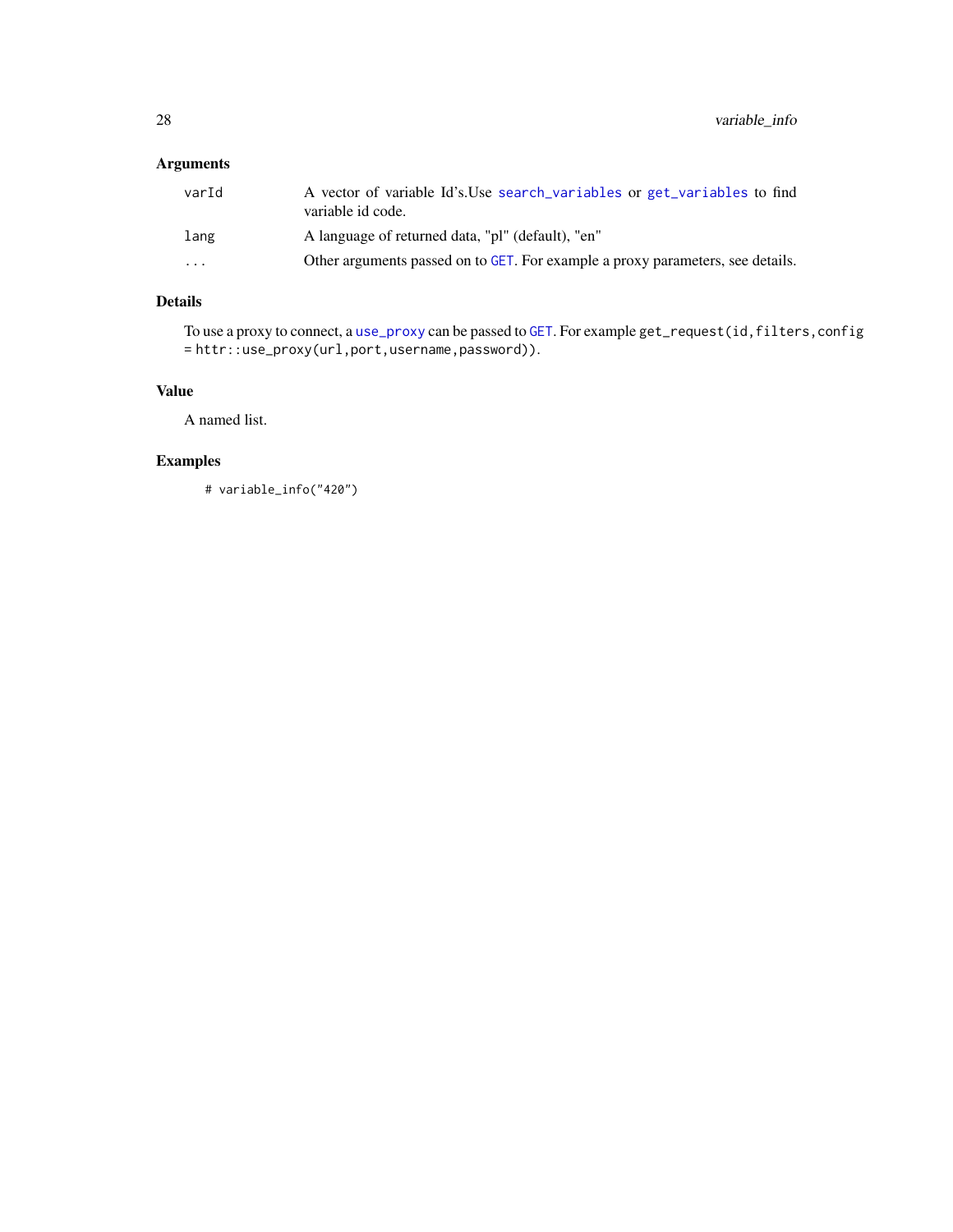# <span id="page-28-0"></span>**Index**

∗ database get\_data\_by\_unit, [7](#page-6-0) get\_data\_by\_unit\_locality, [8](#page-7-0) get\_data\_by\_variable, [9](#page-8-0) get\_data\_by\_variable\_locality, [10](#page-9-0) get\_panel\_data, [12](#page-11-0) get\_request, [13](#page-12-0) ∗ info attribute\_info, [2](#page-1-0) subject\_info, [25](#page-24-0) unit\_info, [26](#page-25-0) unit\_locality\_info, [27](#page-26-0) variable\_info, [27](#page-26-0) ∗ levels get\_aggregates, [5](#page-4-0) get\_attributes, [6](#page-5-0) get\_levels, [11](#page-10-0) ∗ localities get\_unit\_localities, [16](#page-15-0) search\_unit\_localities, [23](#page-22-0) unit\_locality\_info, [27](#page-26-0) ∗ seach search\_subjects, [21](#page-20-0) ∗ search get\_subjects, [14](#page-13-0) get\_unit\_localities, [16](#page-15-0) get\_units, [15](#page-14-0) get\_variables, [17](#page-16-0) search\_unit\_localities, [23](#page-22-0) search\_units, [22](#page-21-0) search\_variables, [24](#page-23-0) ∗ subjects get\_subjects, [14](#page-13-0) search\_subjects, [21](#page-20-0) search\_variables, [24](#page-23-0) subject\_info, [25](#page-24-0) ∗ units get\_unit\_localities, [16](#page-15-0) get\_units, [15](#page-14-0)

search\_unit\_localities, [23](#page-22-0) search\_units, [22](#page-21-0) unit\_info, [26](#page-25-0) unit\_locality\_info, [27](#page-26-0) ∗ utilities get\_aggregates, [5](#page-4-0) get\_attributes, [6](#page-5-0) get\_data\_by\_unit, [7](#page-6-0) get\_data\_by\_unit\_locality, [8](#page-7-0) get\_data\_by\_variable, [9](#page-8-0) get\_data\_by\_variable\_locality, [10](#page-9-0) get\_levels, [11](#page-10-0) get\_panel\_data, [12](#page-11-0) get\_request, [13](#page-12-0) get\_subjects, [14](#page-13-0) get\_unit\_localities, [16](#page-15-0) get\_units, [15](#page-14-0) get\_variables, [17](#page-16-0) search\_subjects, [21](#page-20-0) search\_unit\_localities, [23](#page-22-0) search\_units, [22](#page-21-0) search\_variables, [24](#page-23-0) ∗ variables attribute\_info, [2](#page-1-0) get\_variables, [17](#page-16-0) variable\_info, [27](#page-26-0) attribute\_info, [2](#page-1-0) bdl, [3](#page-2-0) bdl-package *(*bdl*)*, [3](#page-2-0) generate\_map, [4](#page-3-0) GET, *[2–](#page-1-0)[28](#page-27-0)* get\_aggregates, *[4](#page-3-0)*, [5,](#page-4-0) *[7](#page-6-0)*, *[9](#page-8-0)*, *[18,](#page-17-0) [19](#page-18-0)*, *[21](#page-20-0)* get\_attributes, *[2](#page-1-0)*, [6](#page-5-0) get\_data\_by\_unit, [7](#page-6-0) get\_data\_by\_unit\_locality, [8,](#page-7-0) *[13](#page-12-0)* get\_data\_by\_variable, [9](#page-8-0) get\_data\_by\_variable\_locality, [10](#page-9-0)